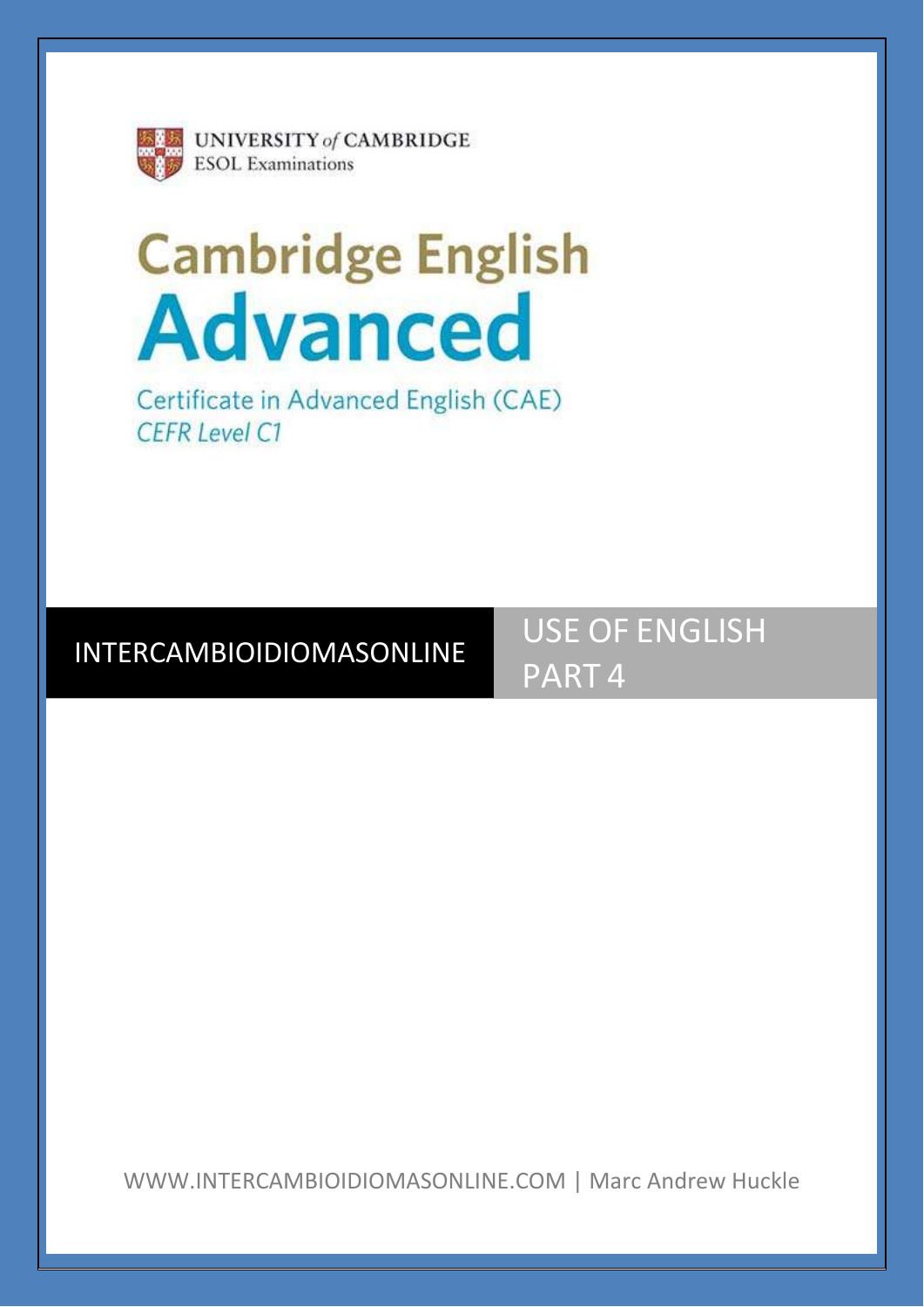

## **CONTENTS**

| 1. The task                   | Page 3     |
|-------------------------------|------------|
| 2. Phrasal verbs              | Page 4-17  |
| 3. Fixed expressions          | Page 18-23 |
| 4. Grammar points             | Page 24-36 |
| 5. Example answers            | Page 37-38 |
| 6. 100 example exam questions | Page 39-   |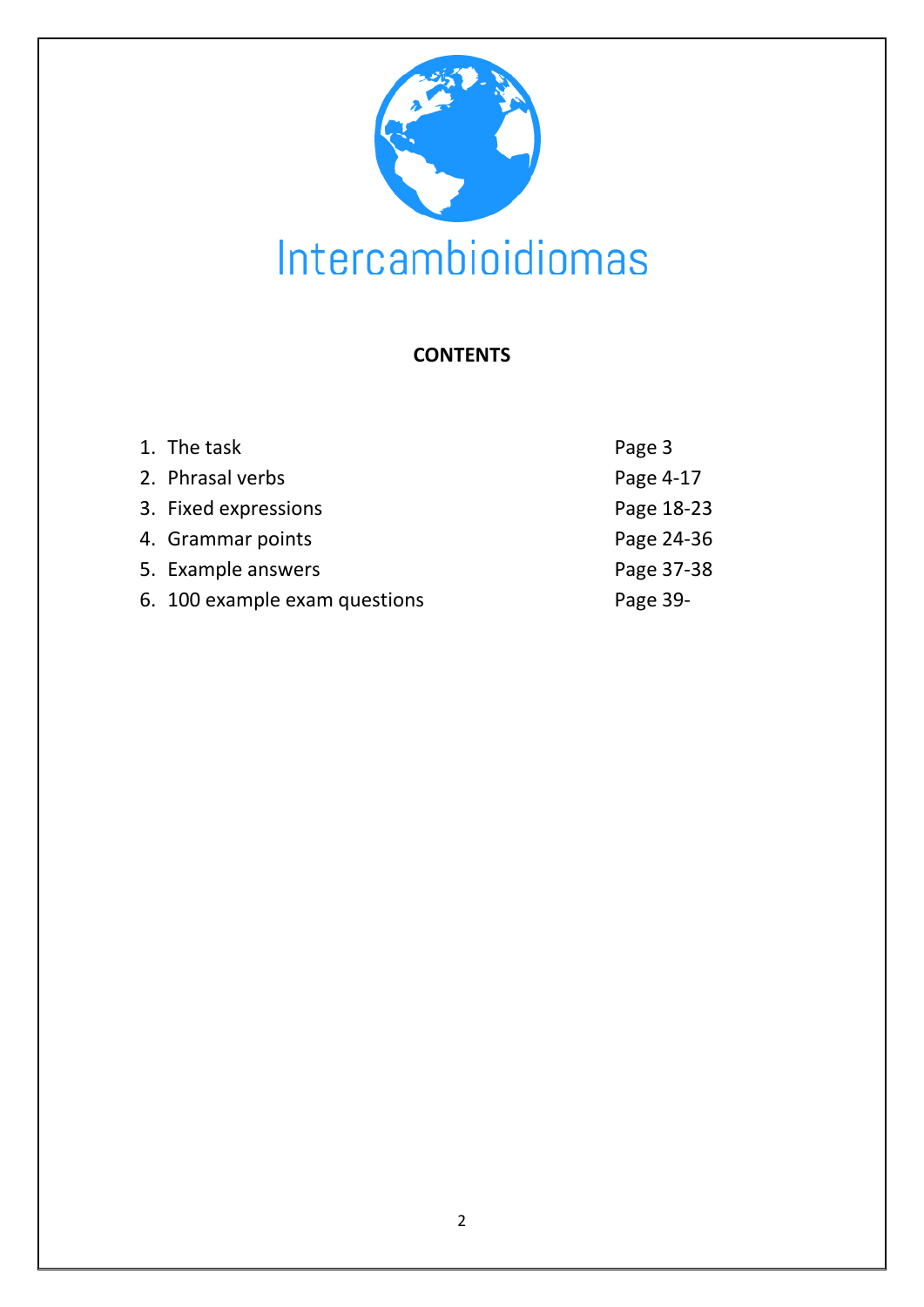

### **Rephrasing (transformation) types in the CAE exam**

In this part of the exam you have six sentences to complete. You need to read the first sentence in each question. From this you need to look at the second sentence and think about what information is missing. You must then complete the second sentence so that it has the same meaning as the first with **3-6 words** (NO MORE). Another thing to understand is that you are provided with a word that you must use in exactly the same form (if it is TOLD, you cannot use tell, telling or any variation of the word. ONLY **TOLD**). Each of the questions is worth 2 points and the points are based on lexical (vocabulary) or structural (grammatical) points. What they assess in this part of the exam are as follows:

*Lexical*: phrasal verbs, word patterns, fixed expressions, contextual vocabulary etc.

*Structural*: passive, relative clauses, reported speech, quantifiers, connectors, tense changes, gerund versus infinitive, modal verbs, inversions (rarely), conditionals etc.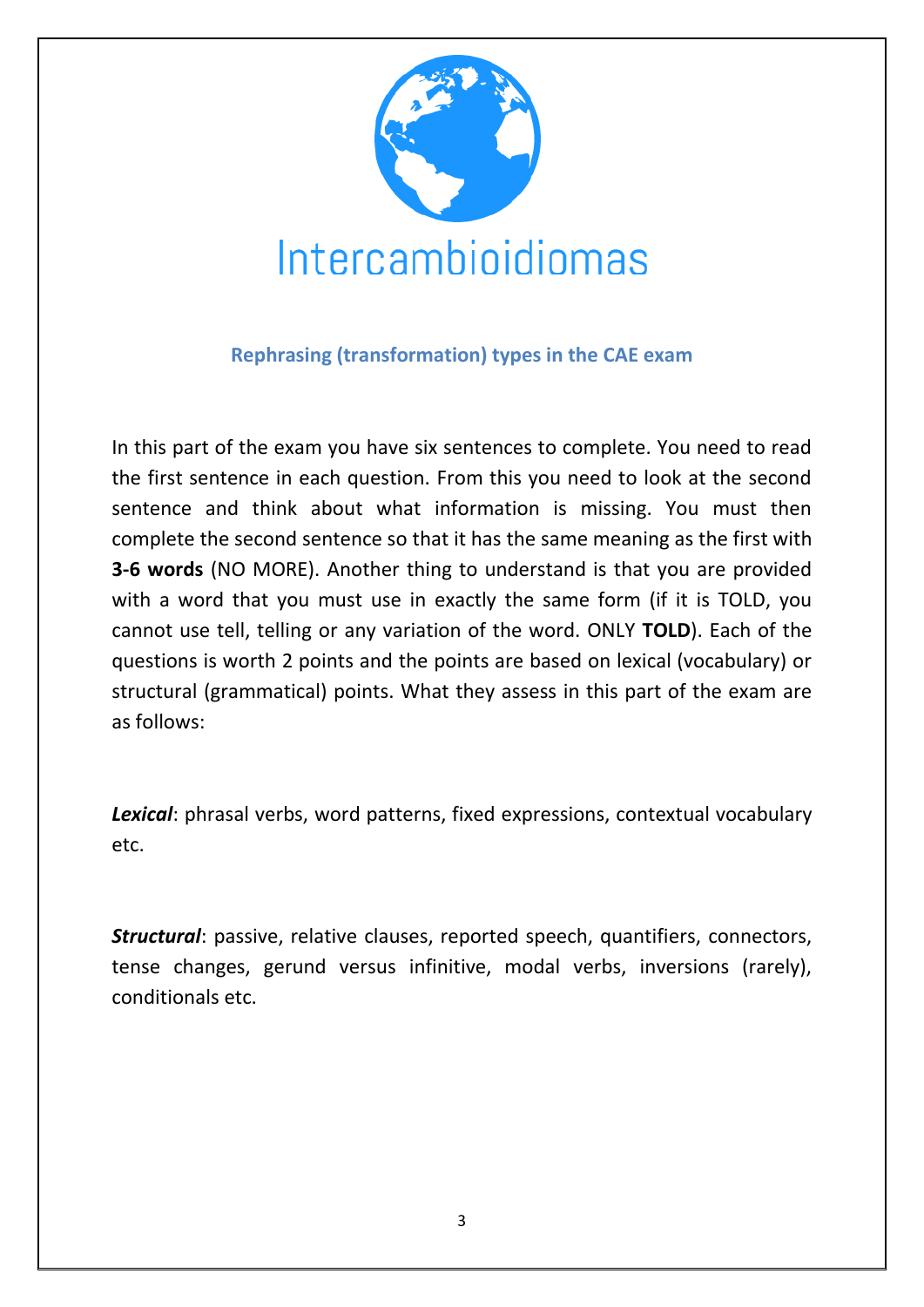

#### **Phrasal verbs**

**Hobbies and free time**

Carry on – continue

Get (a)round to – start (after planning)

Get up to – do sth/do sth you shouldn´t

Go off – stop liking

Get into – start liking

Join in – participate in

Calm down - relax

Put off – delay

Be into - like

Put up with – tolerate

Stand for – tolerate/protect or defend

Take up – start doing

End up – final result

Take to – become good at

Hang out (with) – spend time (with)

Call off – cancel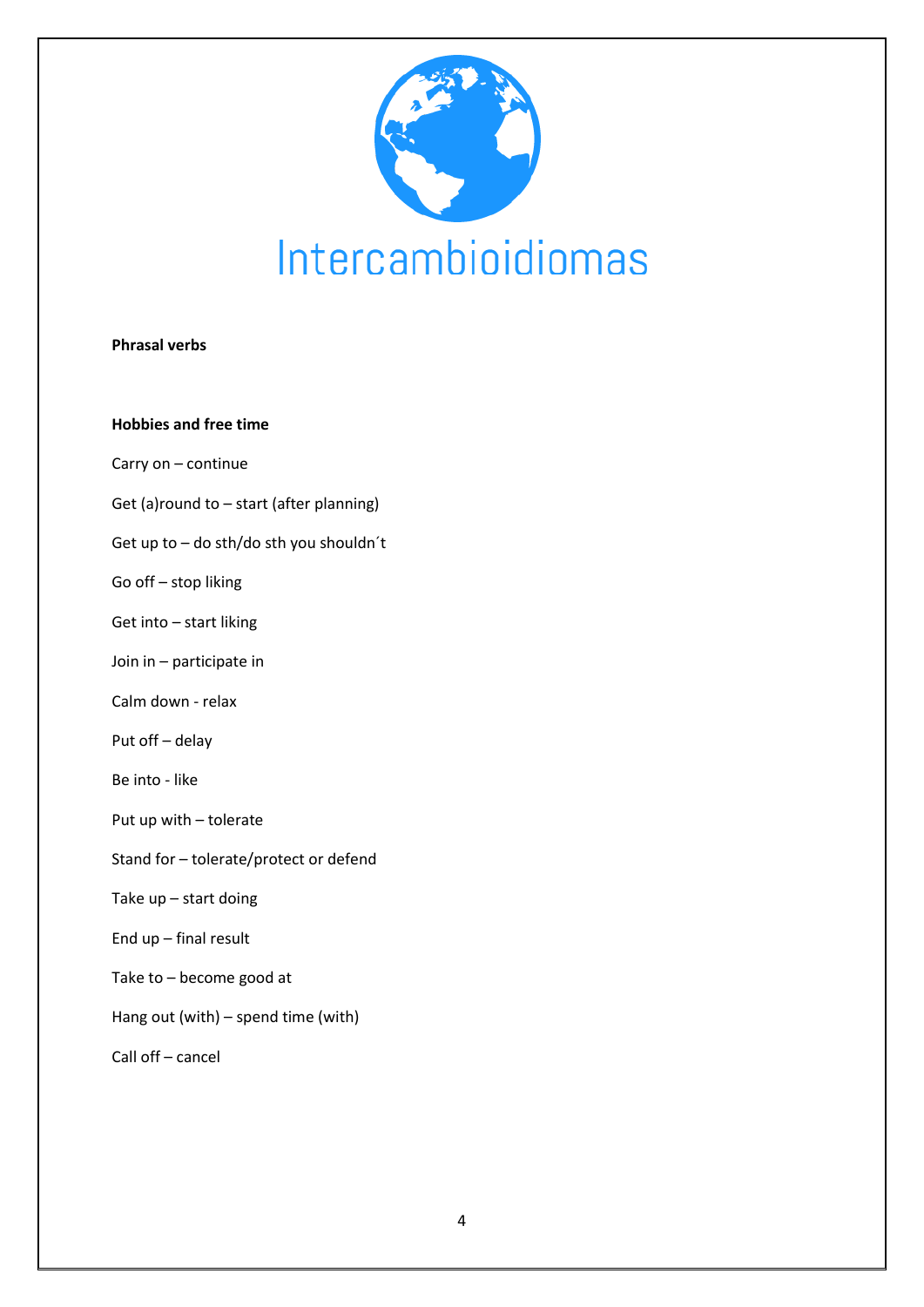

#### **Travel and getting around**

Get/go away – go on holiday/escape

Set off – start a journey

Hold up – delay

Pick up – collect

Get around – move from place to place

Drop off – leave in a place

Get back – return

Make for – head in a direction

Check in – enter a hotel/flight

Check out – leave a hotel

Take off – the plane leaves the ground

Look around – explore

Hurry up – go faster

Check out – look at sth

Look forward to – be excited about

See off – say goodbye at the airport etc.

Catch up with – get to the same point as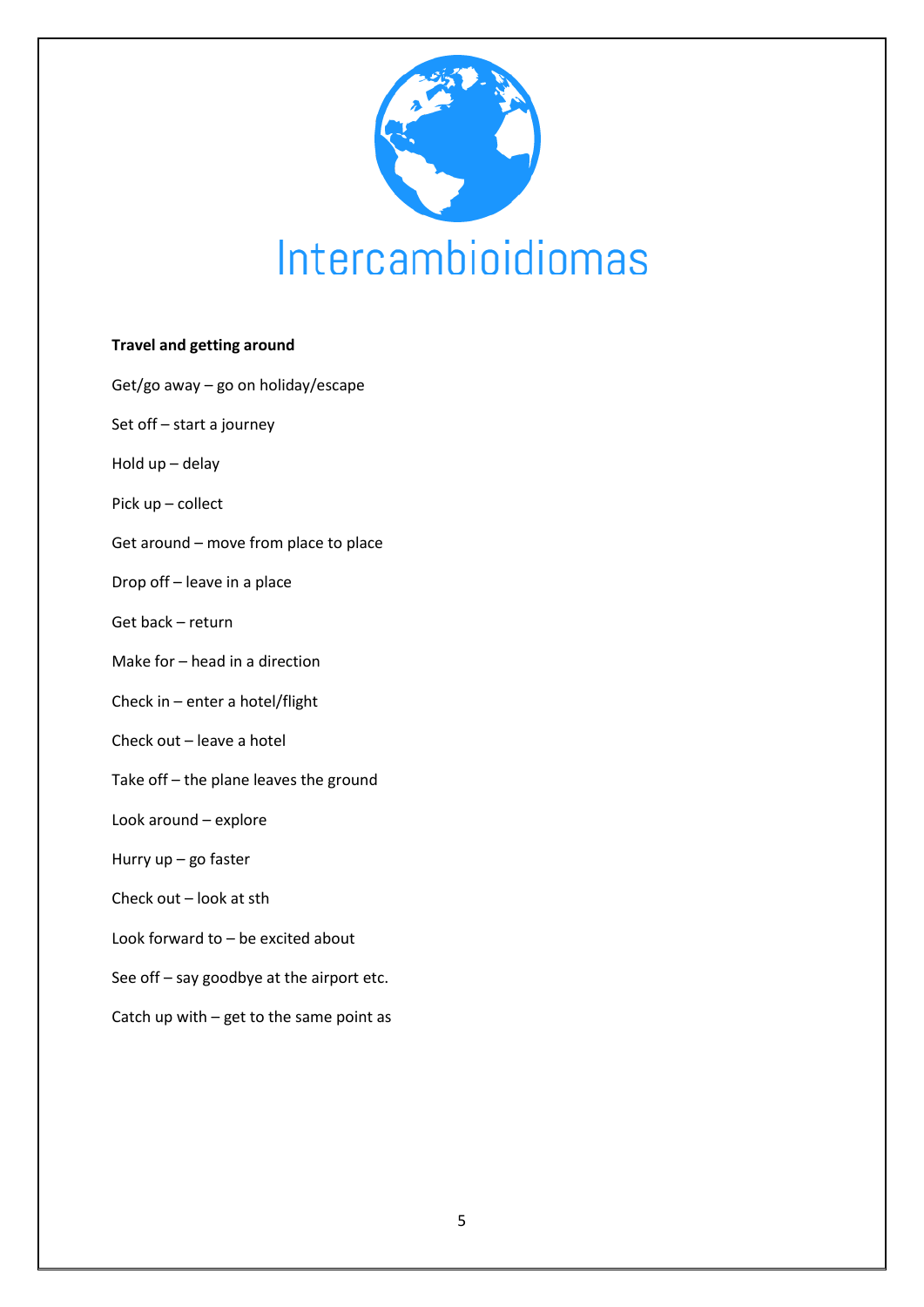

#### **Education and lifestyles**

Drop out (of) – stop studying/going to school

Deal with – handle/cope with

Get on with – continue doing

Think over – consider

Get at – suggest

Catch on – understand

Go for – choose

Be into – like

Find out – discover information

Fall behind – not do sth fast enough

Go over - review

Go into – begin to describe in detail

Get away with – not be caught or punished

Make up – invent information or a story

Take down – write down

Take in – understand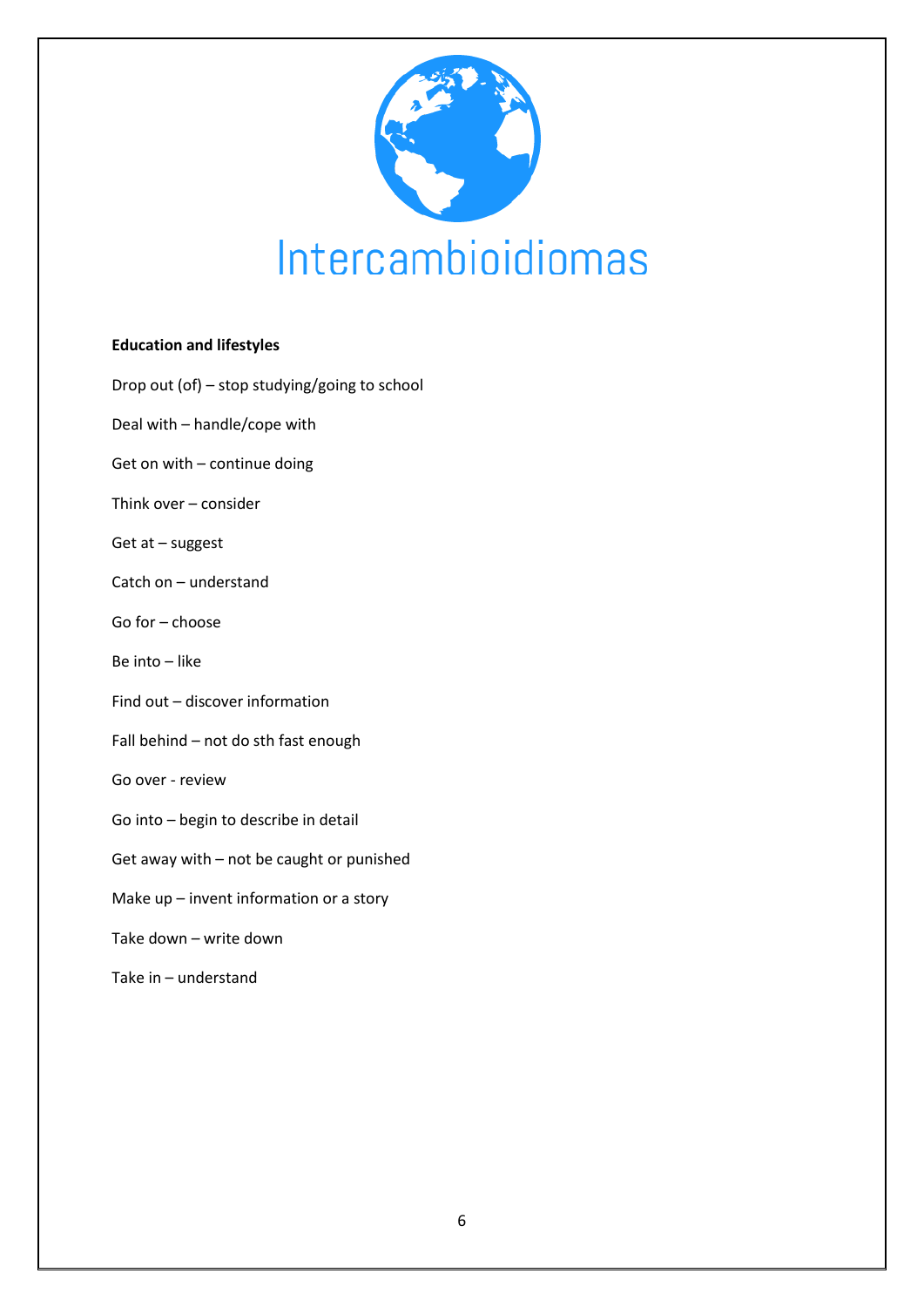

#### **Work and obligations**

- Carry out do sth/realize an action
- Back out (of) decide not to
- Turn down reject
- Set up start a business
- Stand in for substitute
- Bring out start selling a new product
- Keep on continue
- Work away work abroad
- Work on spend time to try to perfect sth
- Work out solve or find a solution
- Catch up (on/with) reach the same level as sb
- Take to become good at/become a habit
- Go over review
- Opt out of decide not to
- Take over take control of
- Take on hire/employ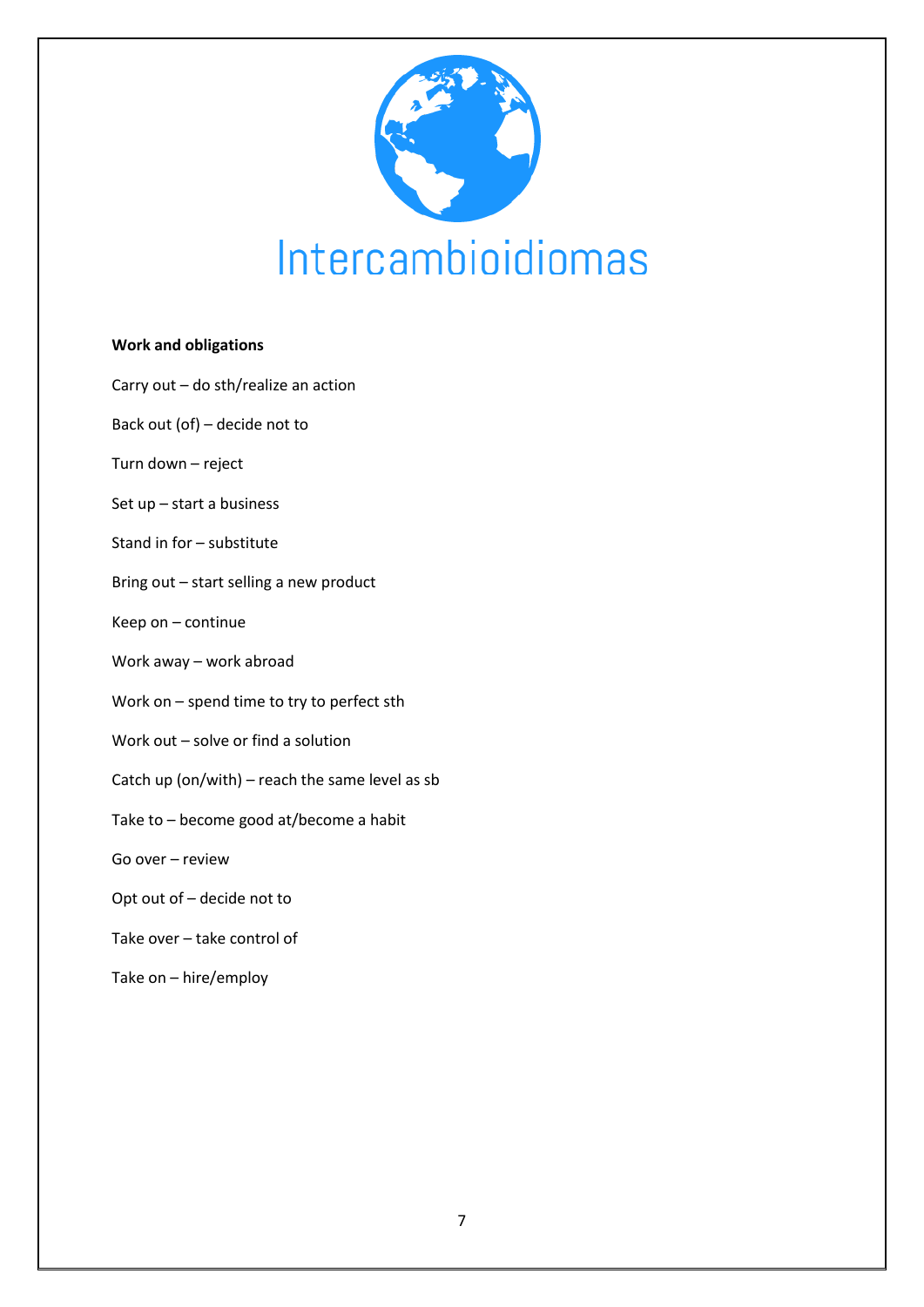

#### **Money and spending**

Bank on – depend Buy (sth) up – purchase large amounts of sth Buy (sb) out – pay to have control of a business Come across – find sth or meet by chance Come by – visit Save up (for) – keep a little money for sth Get by – manage with little money Do without – live without sth Cash in on (sth) – sell sth for profit Give away – give as a gift Take back – return sth to the shop Put by – save money for the future Sell out – not have any left/sell all of sth Pay (sth) off – pay all of sth Pay up – give sb the money you owe them Save  $(\xi)$  on (sth) – avoid spending money on sth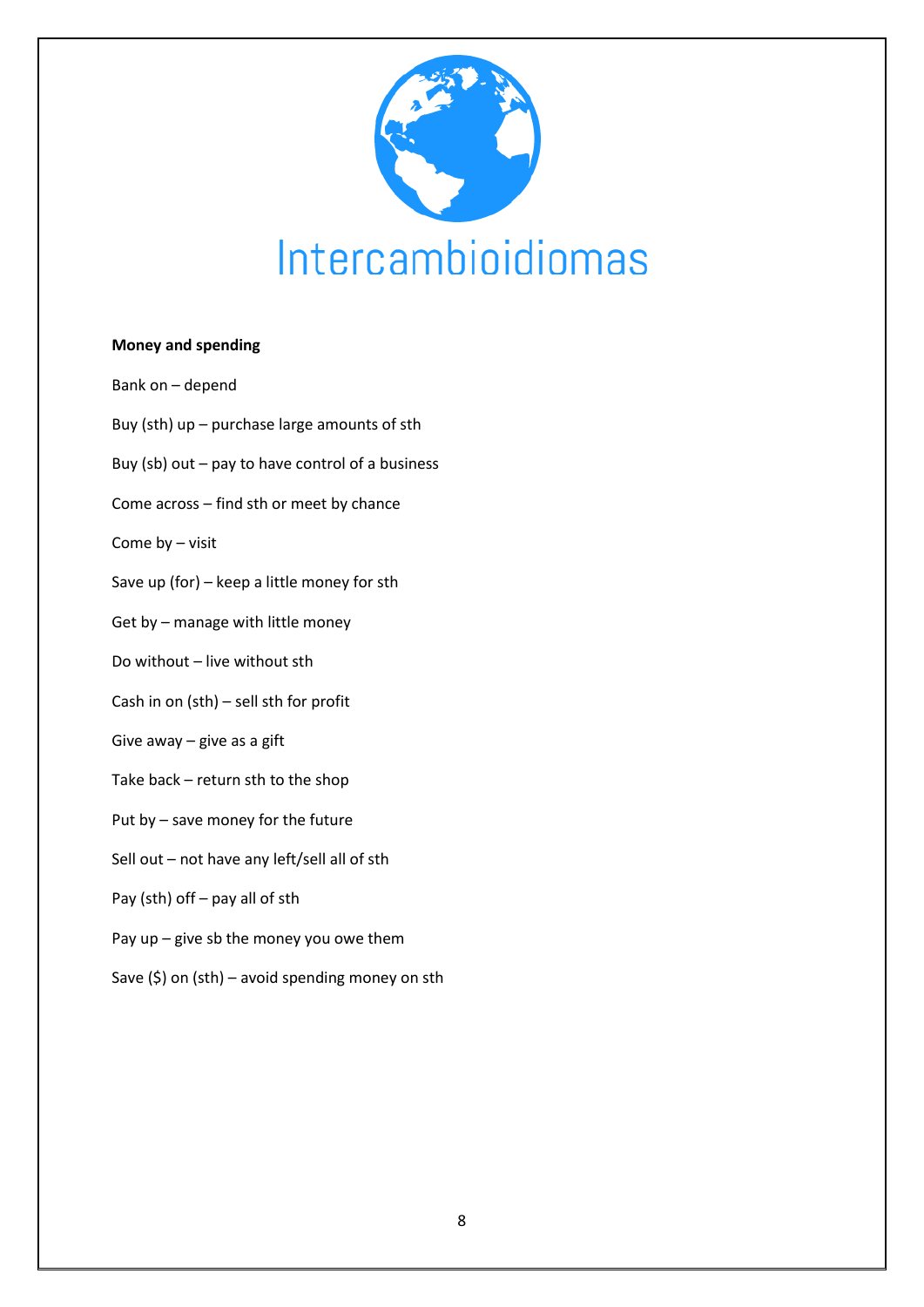

#### **Time**

Clock in – record when people start work Clock out – record when people finish work Take off – spend time away from work Press on – continue working Run out (of) – not have any left/remaining Get together – meet to spend time together Fit in – find time to do sth Hang out (with) – spend time with Get up to – do sth/ do sth you shouldn´t Be up to – do sth Hang on - wait Mess around – waste time doing sth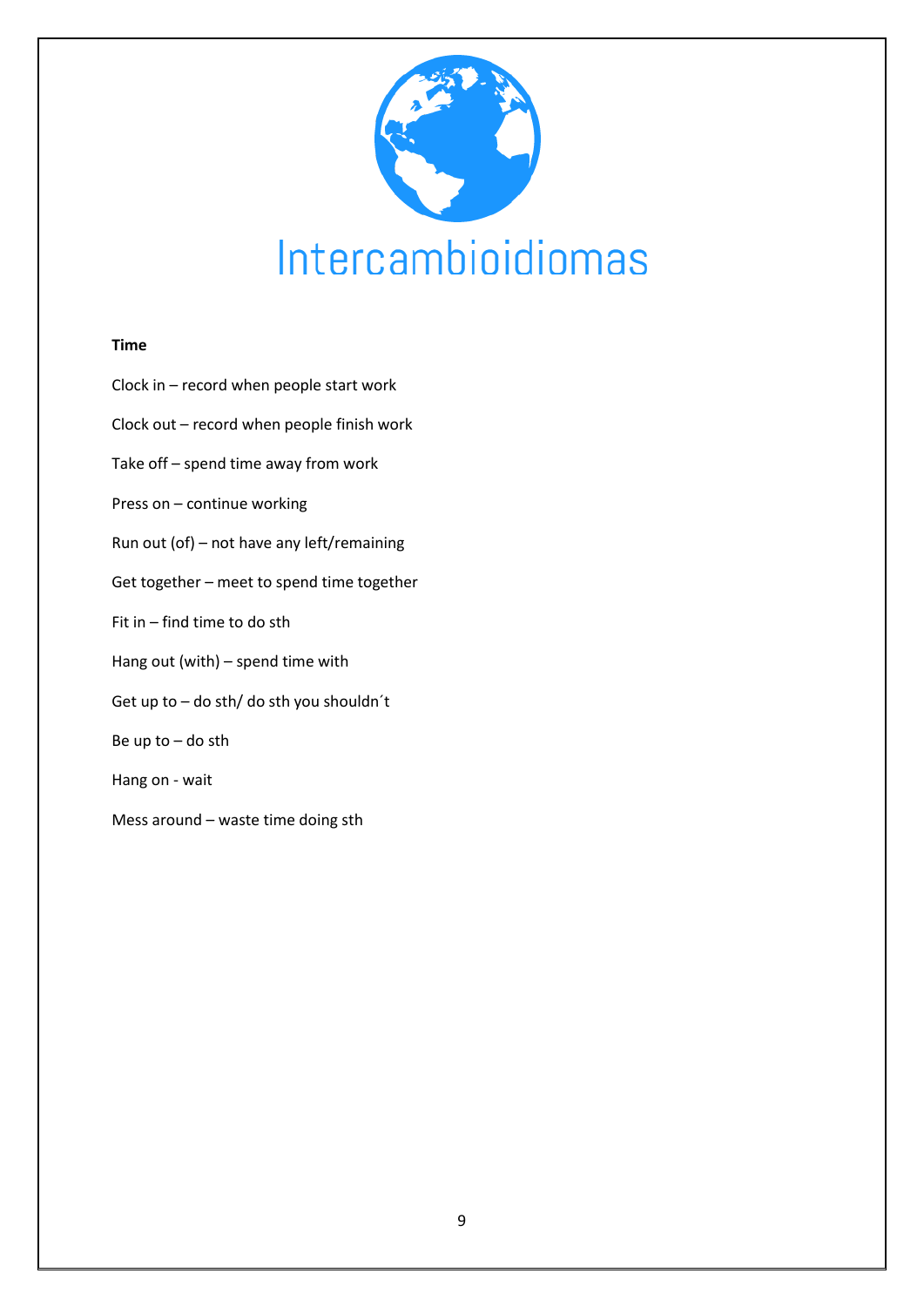

#### **Eating and drinking**

- Go for choose
- Eat out eat in a restaurant
- Go/keep on continue
- Put off make sb not want sth any more
- Run out of not have any left
- Eat/drink up eat or drink all of sth
- Try out experiment with
- Take to begin to like
- Throw away/out put in the rubbish
- Wash up clean the dishes
- Turn out have a particular result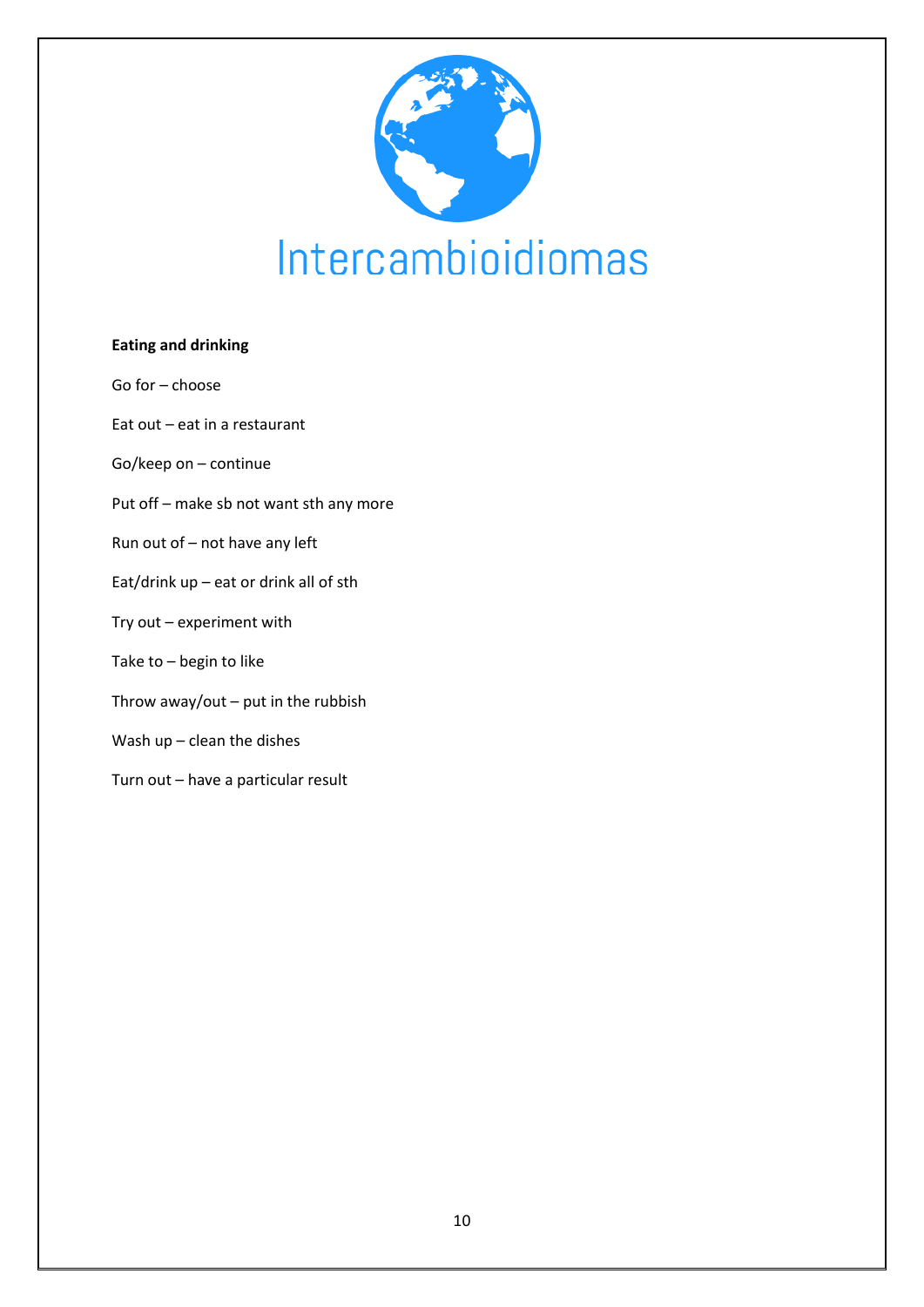

#### **Health and fitness**

- Feel up (to) feel well enough to
- Cut down (on) reduce the amount of
- Get over recover from
- Give up/in stop doing
- Look after take care of
- Put on gain weight
- Pass out faint/become unconscious
- Work out do exercise
- Go/come down with become ill
- Bring on cause an illness
- Warm up prepare for sth
- Swell up become inflamed
- Get rid of throw/give away or sell
- Pull through recover from
- Pass away die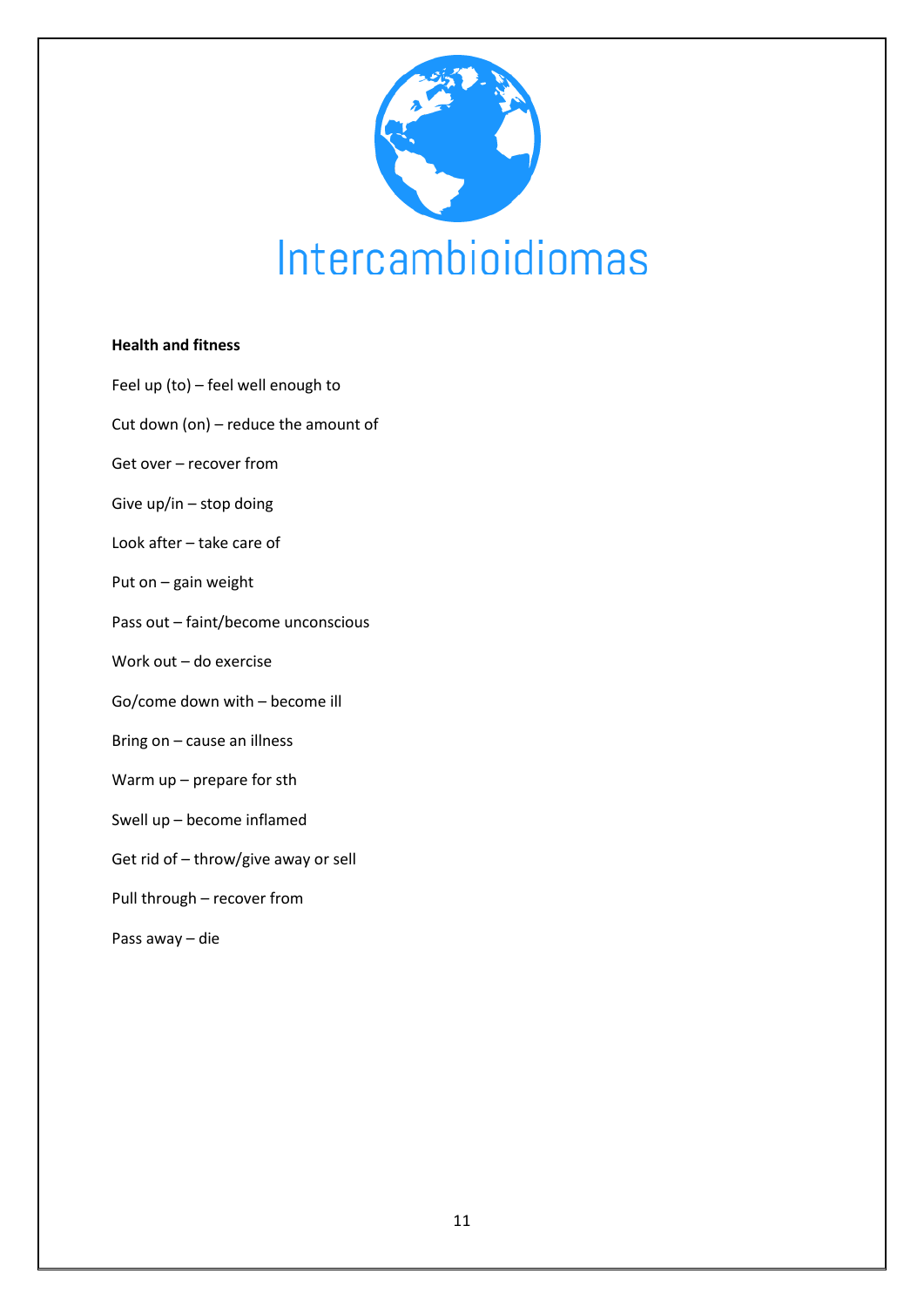

#### **People and their lives**

- Bring up start talking about sth
- Get at suggest
- Grow up become older
- Look up to admire
- Pass away die
- Get along (with) have a good relationship
- Stick to continue doing the same
- Chill out relax
- Get into start liking
- Go off stop liking
- Stay up not go to bed
- Stay out not go home
- Stay in not go out
- Fit in with be assimilated into friends
- Stand out be different/remarkable
- Put up with stand for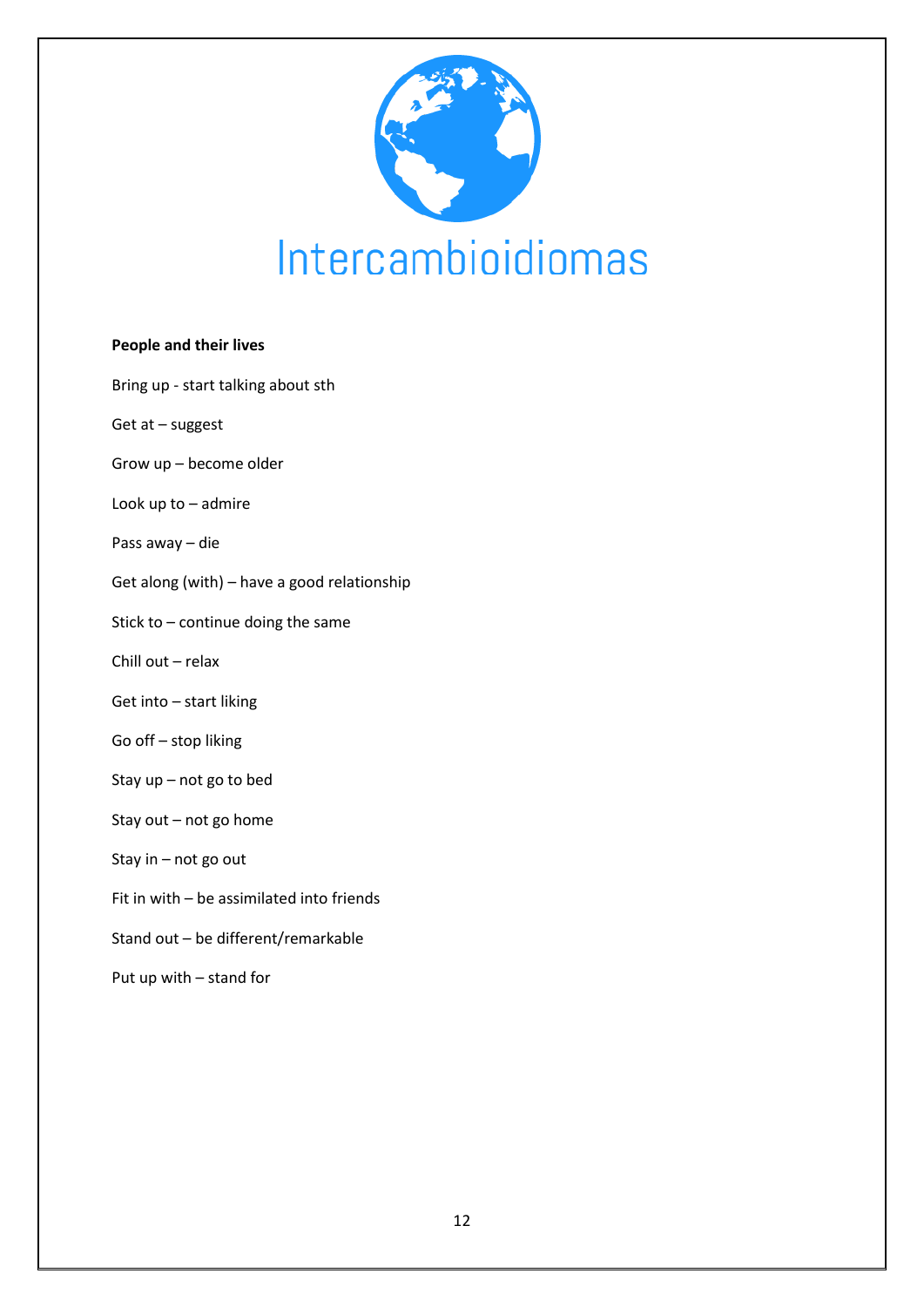

#### **Technological advances**

- Build up construct a lot of buildings
- Find out discover information
- Work on dedicate time to perfect sth
- Work out find a solution/resolve
- Carry out perform an experiment
- Come on make progress
- Come up with think of
- Turn into become/change into
- Plug in connect to a power supply
- Turn off stop machine from working
- Come off succeed
- Look forward to be excited about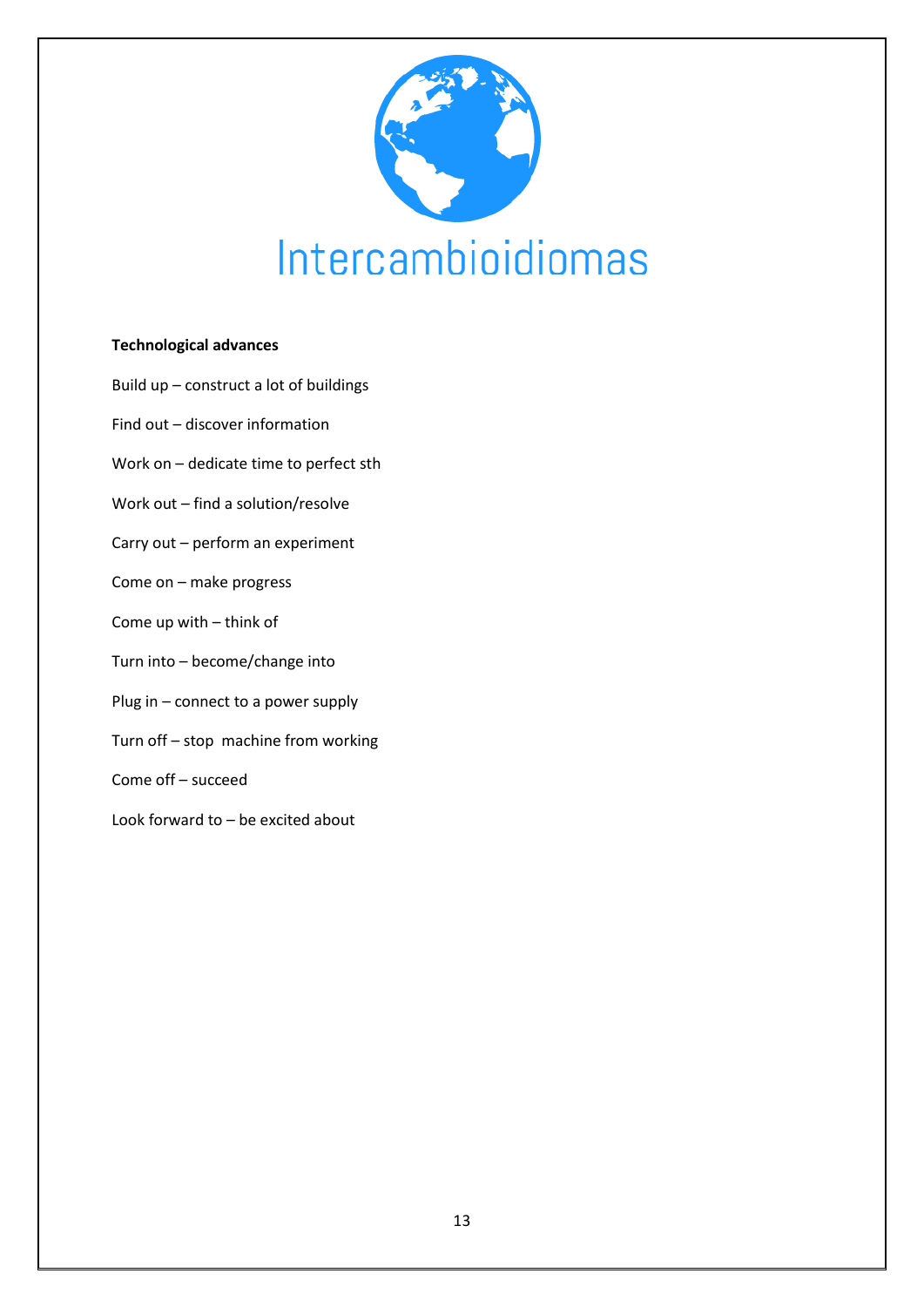

# **Wildlife and the environment** Call off – cancel Call for – require Cut down (on) – reduce Cut out – stop using/doing Cut down (trees) – chop trees down Clear up – when the weather becomes better/clean Throw away – get rid of/put in the bin Put down to – suggest that sth is the result of sth Stand for – represent sth Stand up for – defend/protect Look after – take care of Give off – emit (fumes etc.) Die out – when all of sth dies Face up to – accept as true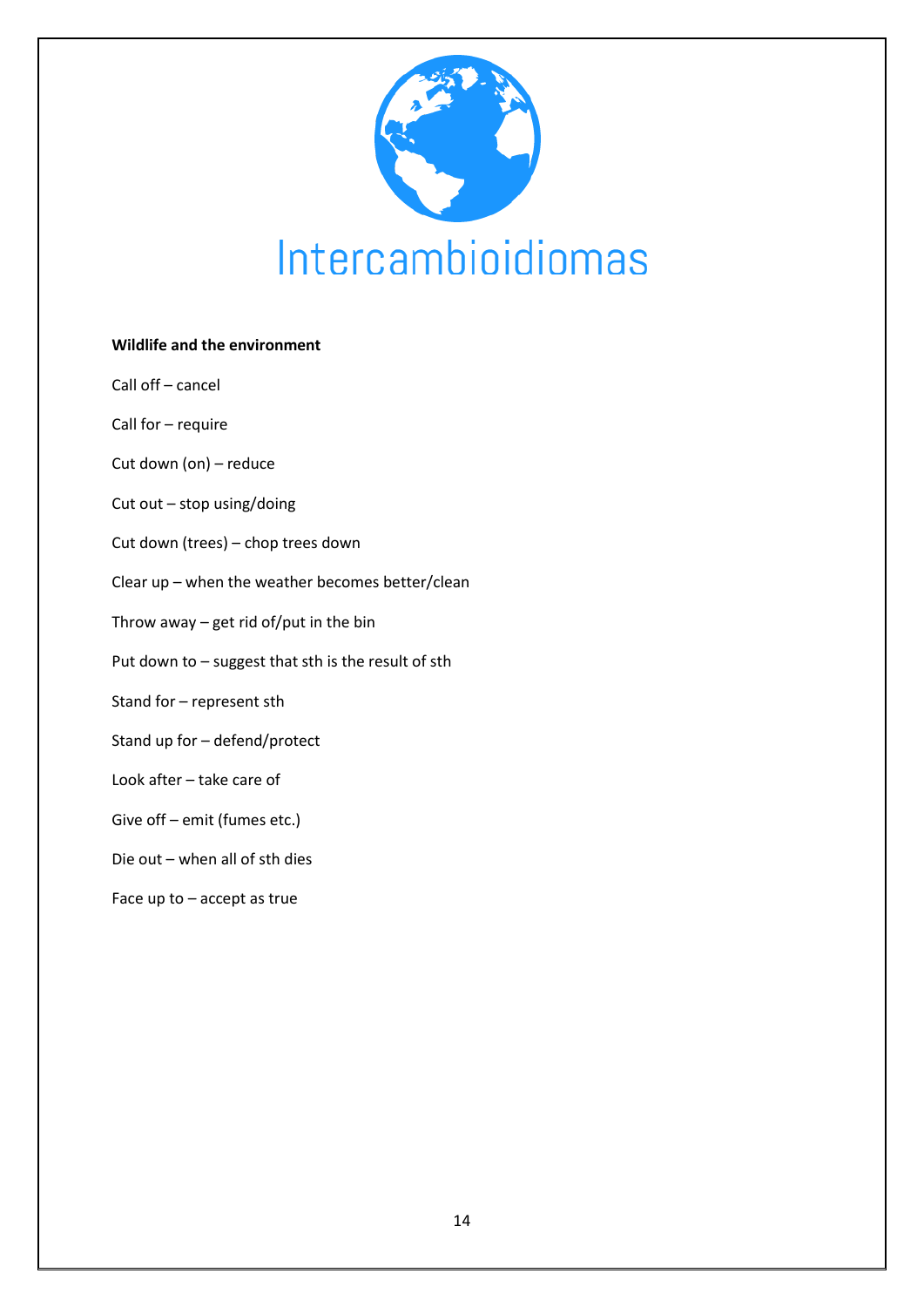

#### **Life, crime and society**

- Give up/in stop doing
- Back down stop demanding sth
- Get away with not be punished for sth
- Look into investigate
- Be into be interested in
- Get away escape
- Lock up put in prison
- Blow up explode
- Run away flee/ escape by running
- Beat up attack with violence
- Tell off shout at
- Let off not punish/forgive
- Break in force entry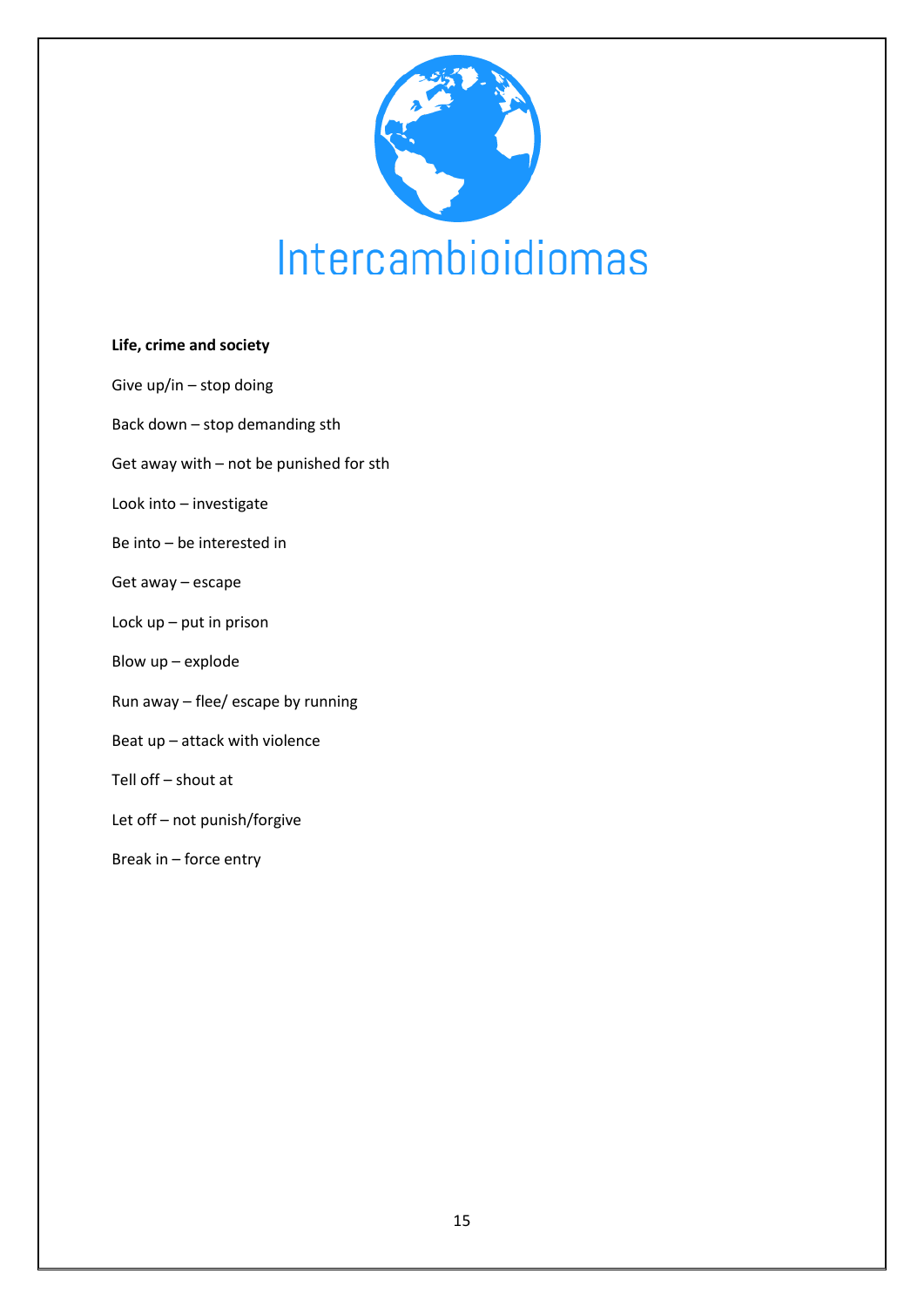

#### **Design and creativity**

Lay out – plan

Work out – solve/plan

Dream up – create an idea

- Set out organize/arrange
- Make up create a story/information
- Go over review
- Set up start and prepare for an activity
- Think over consider
- Wear out become exhausted or unusable
- Grow out of develop from a certain point
- Do away with get rid of
- Draw up create a plan of action
- Dress up get well dressed/put on a costume
- Cut out stop using/doing sth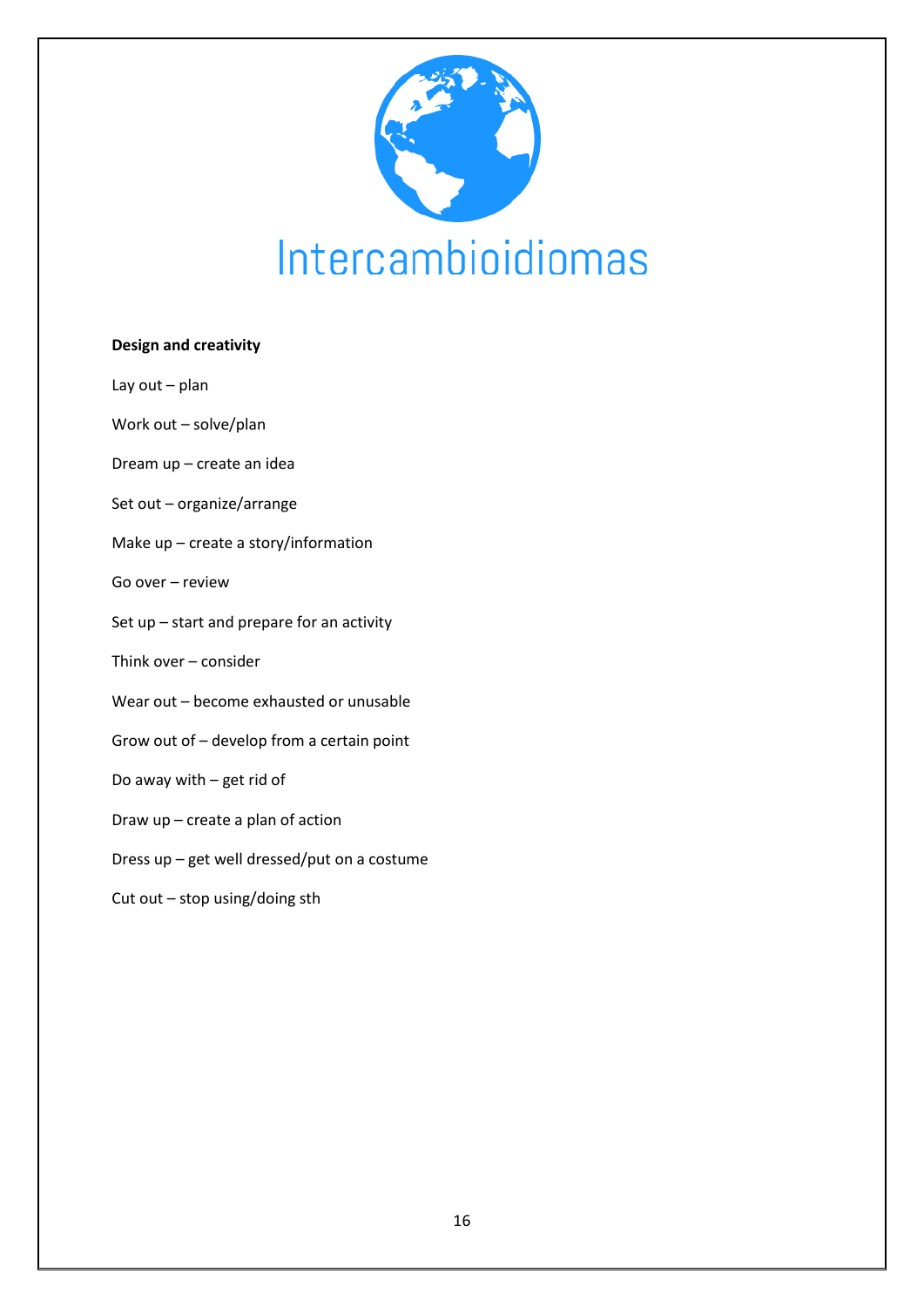

#### **Happiness and relationships**

Fall out with – argue with Fall for – fall in love with Get on with – be friends with Get along with – have a good relationship with Look up to – admire Look down on – think badly of Make up – make peace Stand up for – protect/defend Put up with – tolerate Pick on – tease/make fun of Put down – criticize Look after – take care of Go out with – be in a relationship with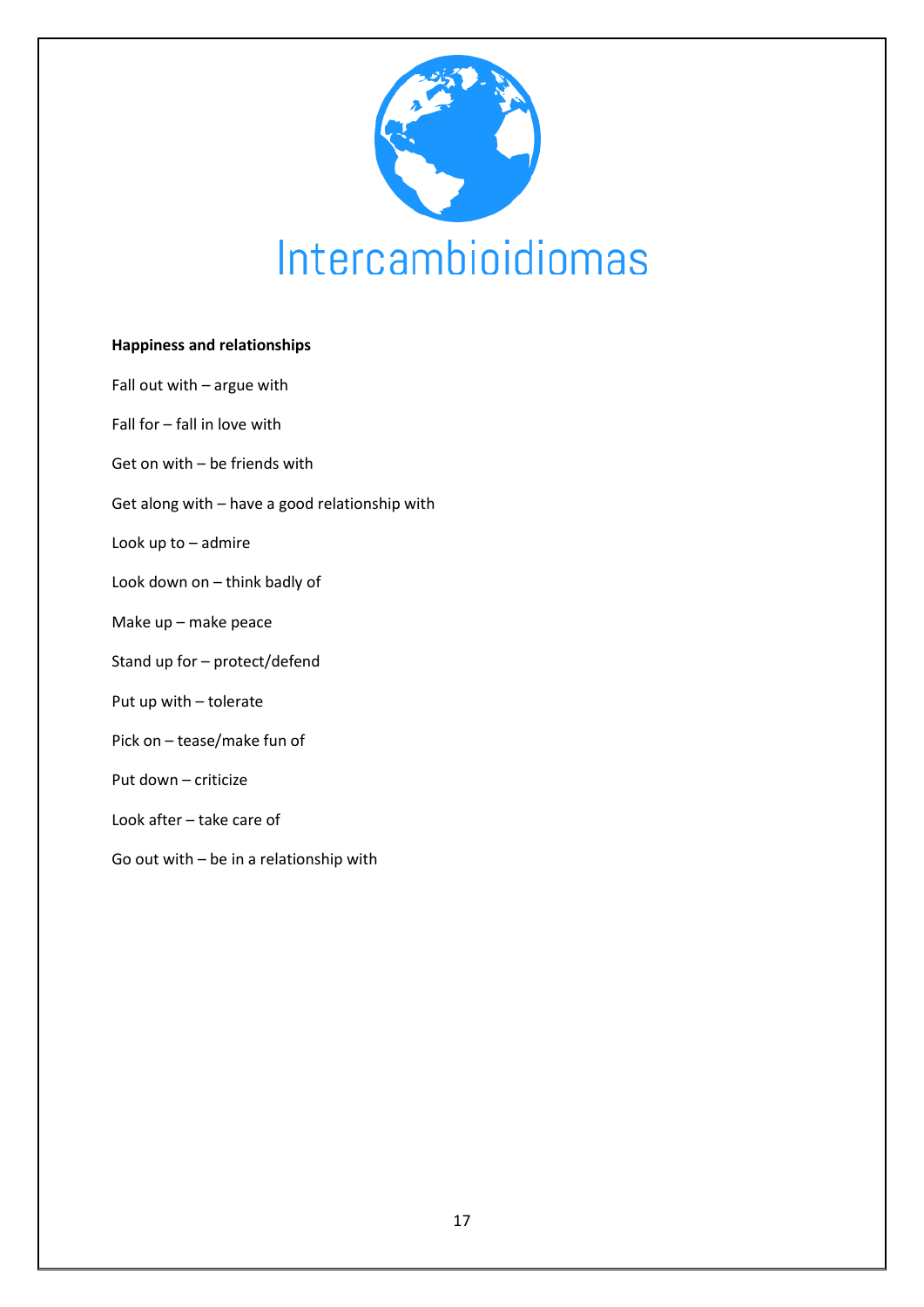

| <b>Fixed expressions:</b>    |  |
|------------------------------|--|
| <b>Hobbies and free time</b> |  |
| As well as                   |  |
| As long as                   |  |
| I'd rather + verb (do)       |  |
| Regret (not) + ing           |  |
| Be worth + ing               |  |
| A part of                    |  |
|                              |  |

#### **Travel and getting around**

Just in case

In order to

In terms of

Give consideration to

Keep in touch

Either way

Every other way

On board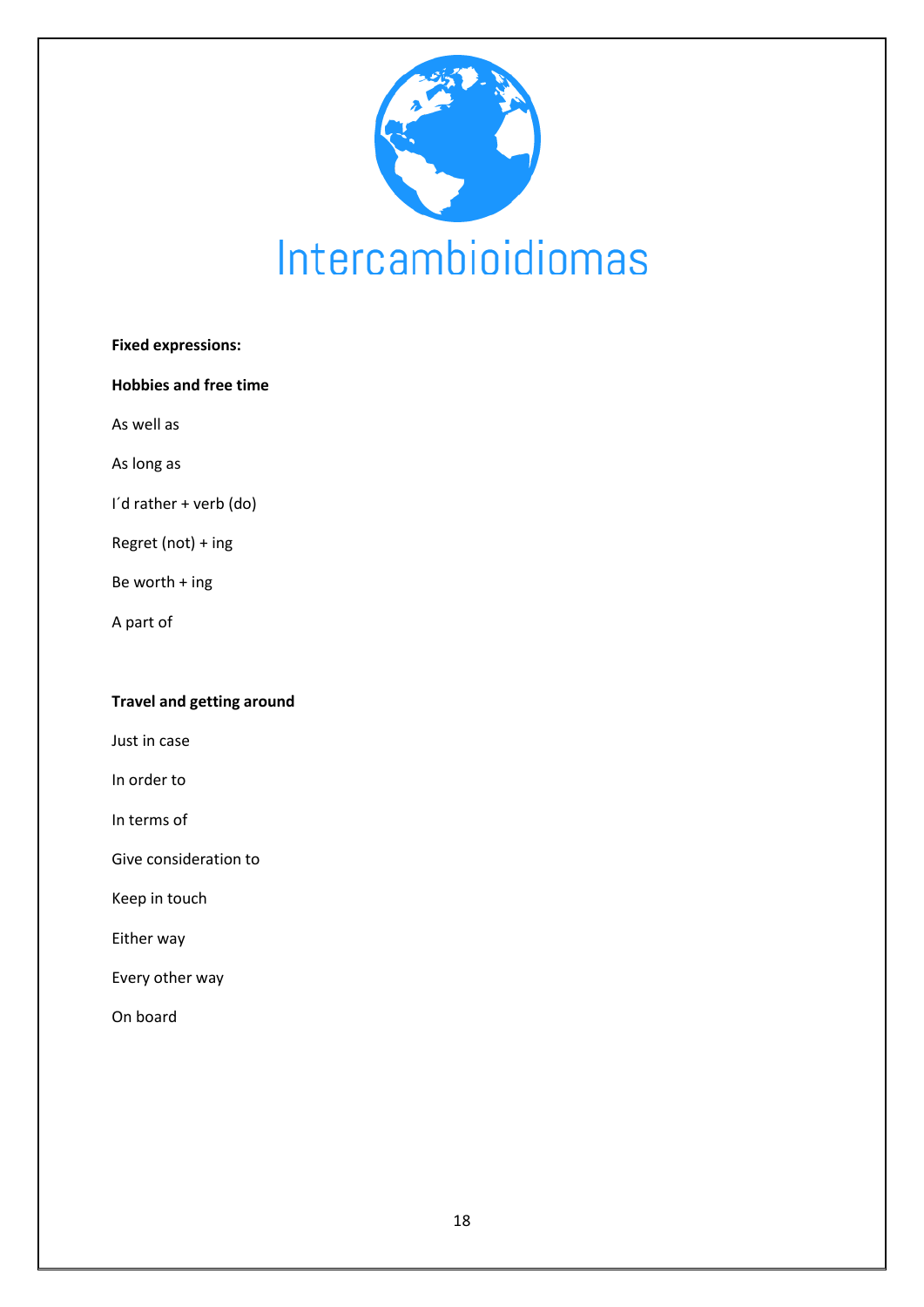

#### **Education and lifestyles**

Make sense

Make up your mind

Pay attention to

See no point in

Have (little/no) difficulty in

On your own

The benefit to/of

#### **Work and obligations**

On purpose

By accident

Be willing

Be praised for

Better/worse than expected

The pros and cons of

To have the chance to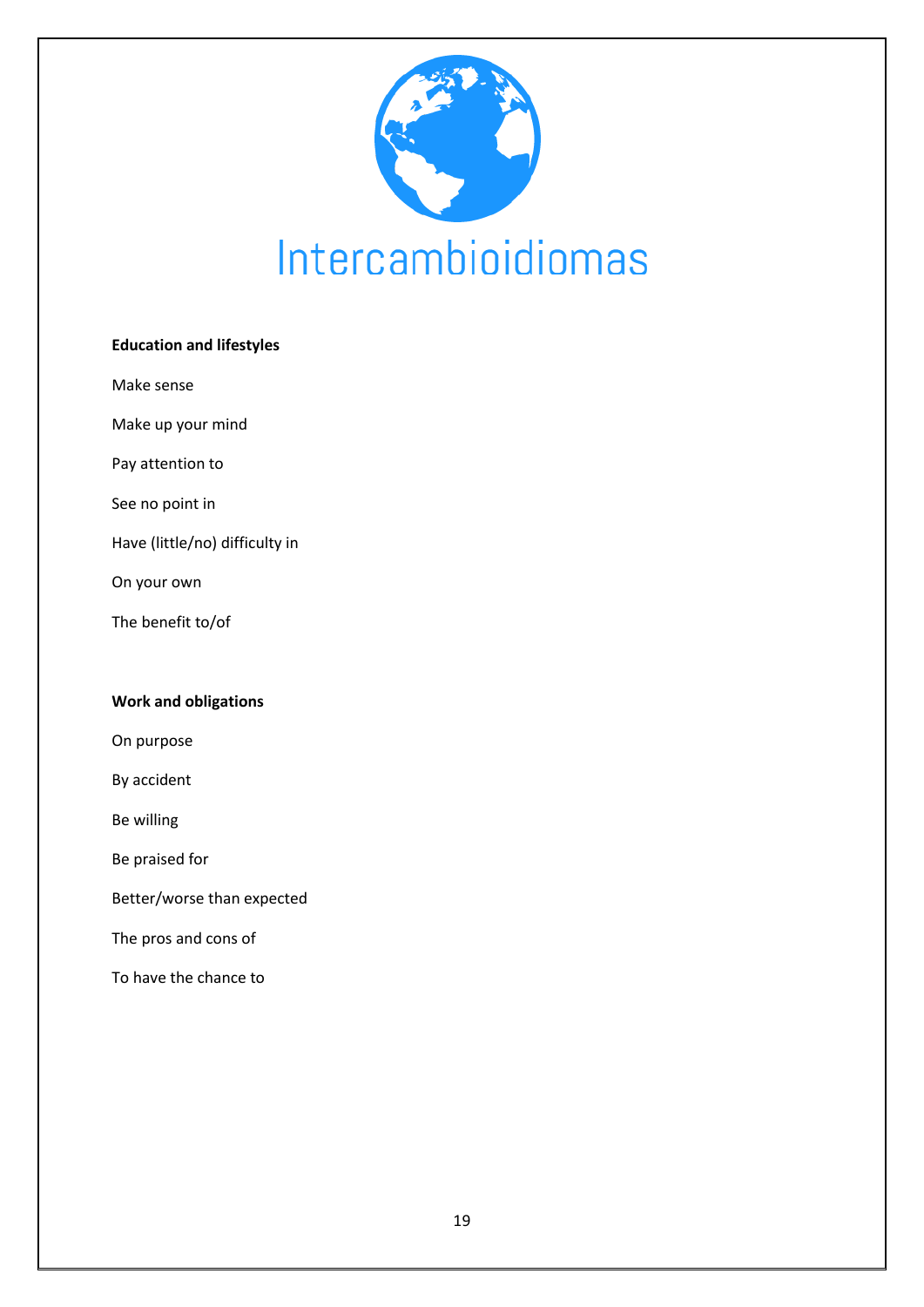

# **Money and spending** Be on sale Break down in tears Have/keep something under control Dream come true Make an impression on The advantage/disadvantage of

#### **Time**

As soon as

By the time

On/at the point of

Take ages

Take by surprise

From time to time

A matter of time

At this point

At a time

During which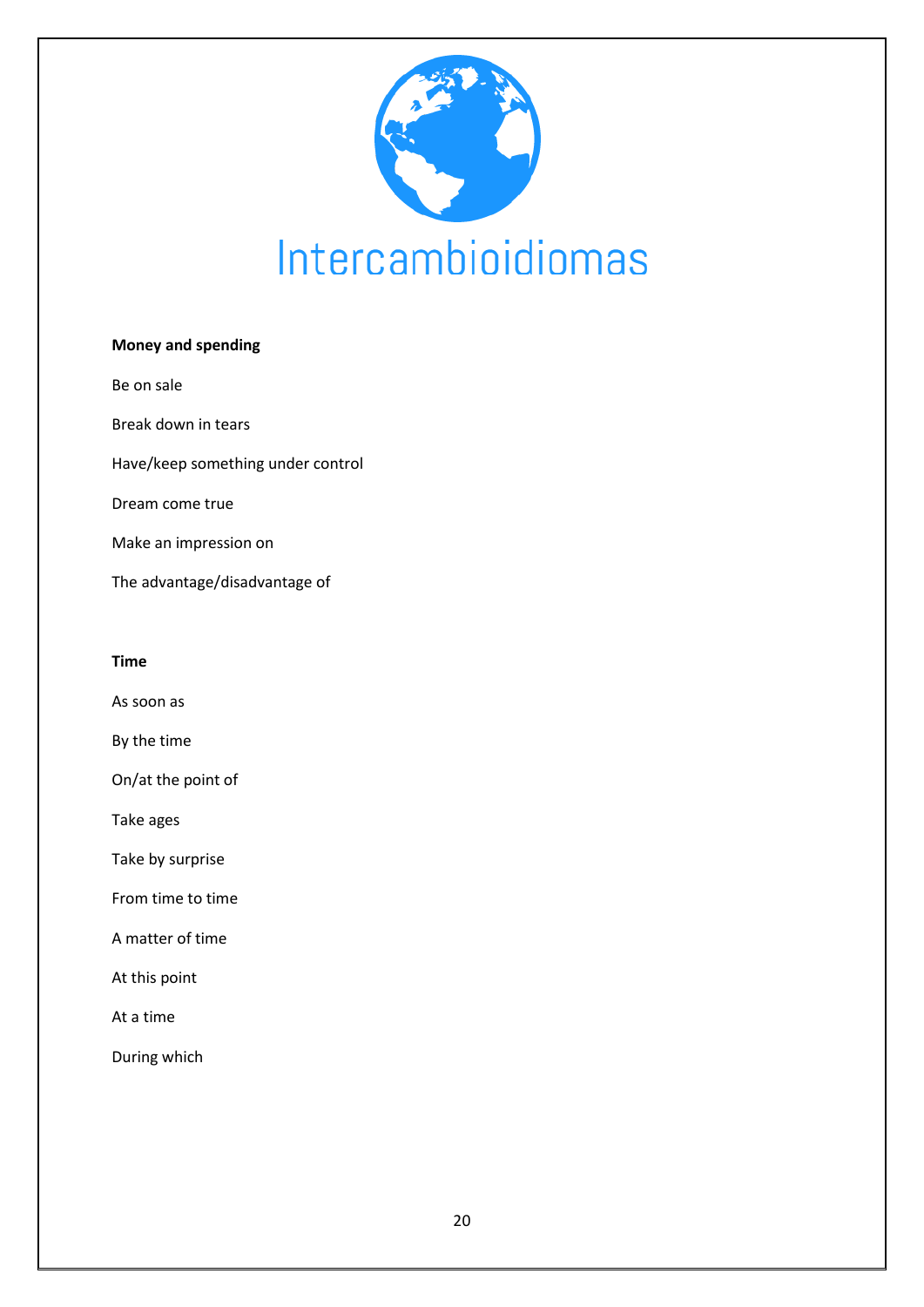

#### **Eating and drinking**

Be keen on

There is no comparison

To have nothing to do with – (no tener nada que ver con)

#### **Health and fitness**

As far as I know

Likely to result in

Take care

#### **People and their lives**

At its height

At that time

Ever since

For a long time to come

On the outskirts

#### **Technological advances**

In fact

On average

As a result

All in all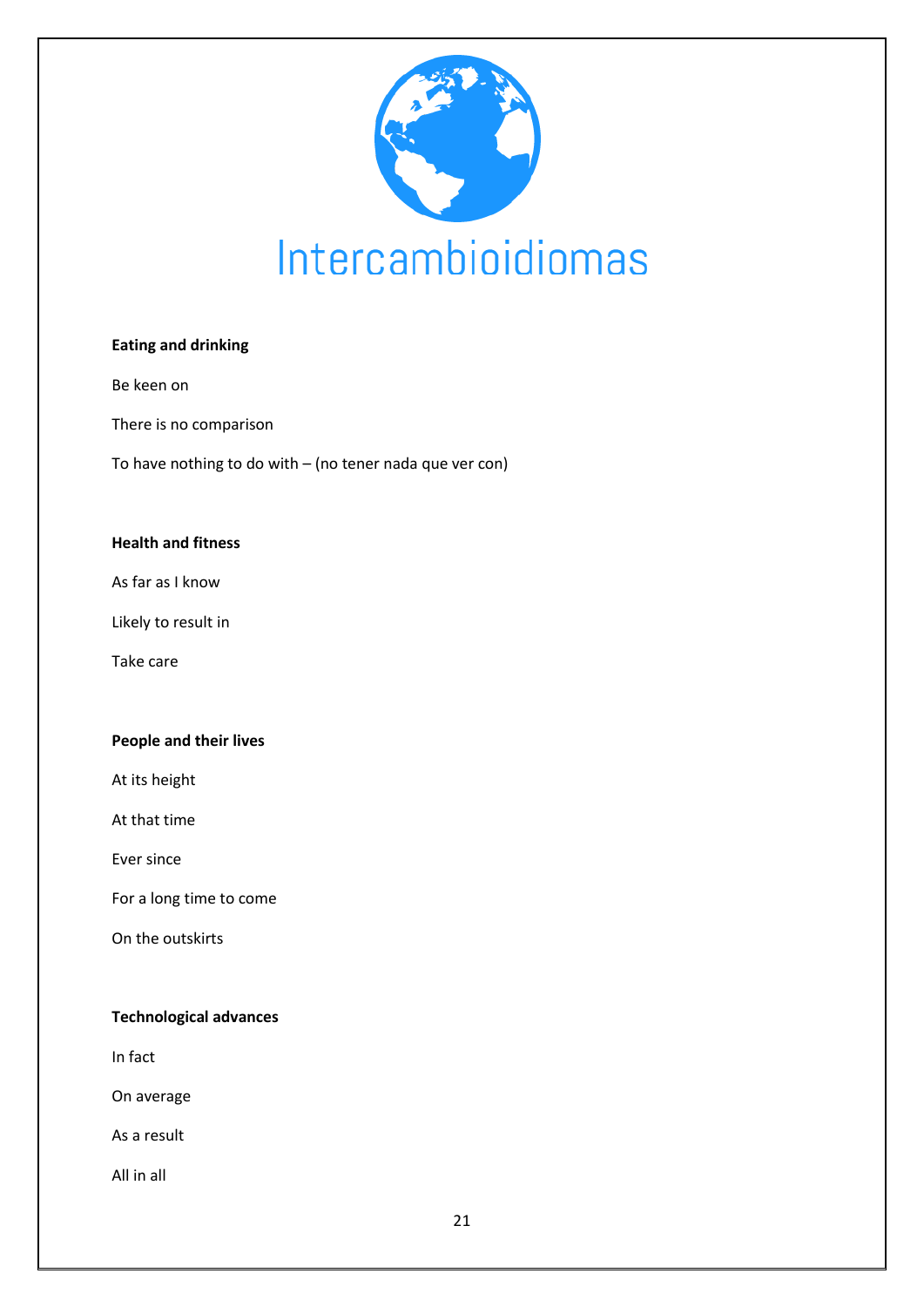

#### **Wildlife and the environment**

By chance

By no means

On purpose

By accident

In no time

Set a fire

A means by which

#### **Life, crime and society**

Against the law

On purpose

Safe and sound

Commit a crime

Commit suicide

Break the law

On account of

Be at fault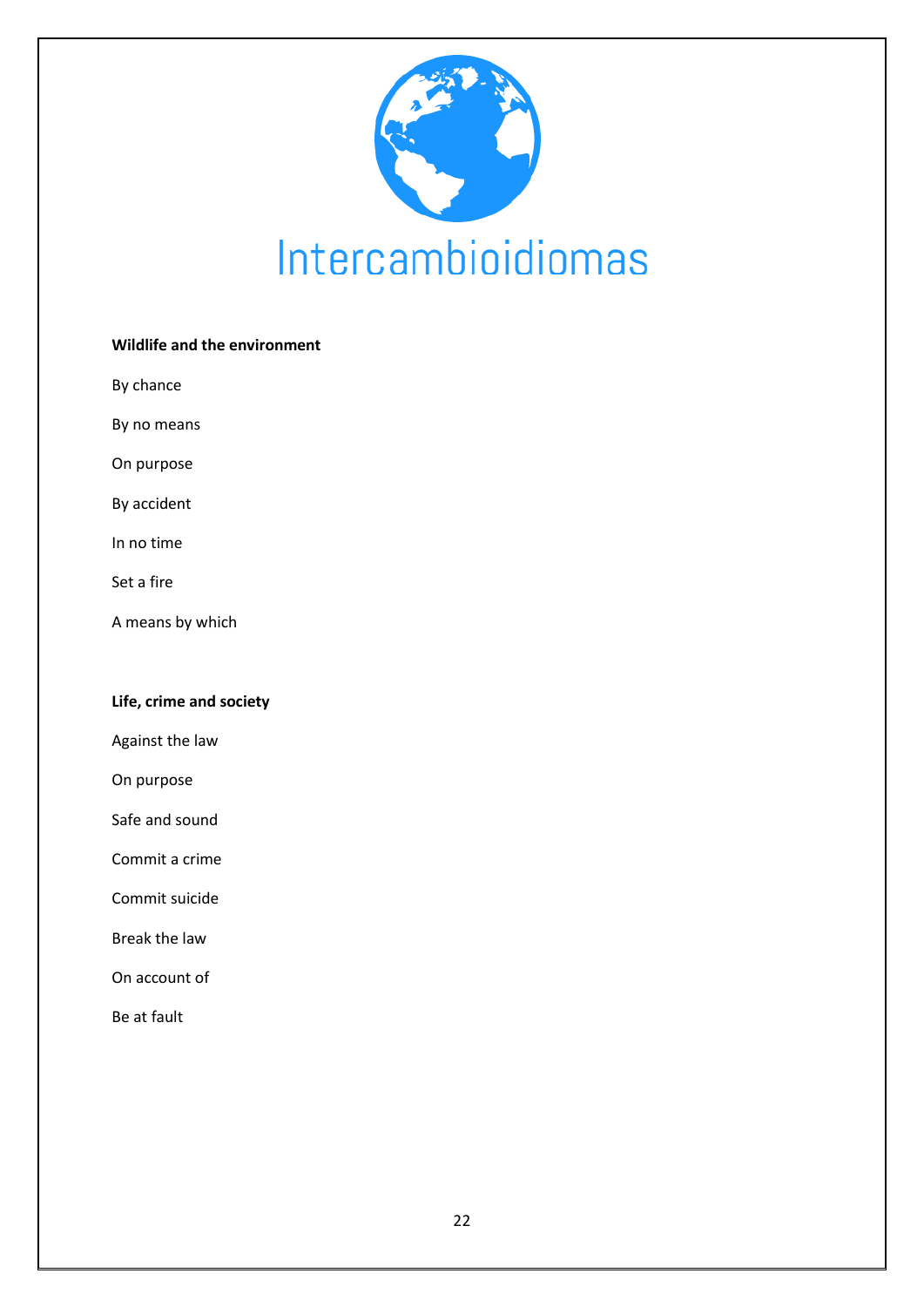

| <b>Design and creativity</b> |  |  |
|------------------------------|--|--|
| In fashion                   |  |  |
| Out of fashion               |  |  |
| It seems that                |  |  |
| A matter of time             |  |  |
| As part of                   |  |  |
| But nor should               |  |  |
| By the time                  |  |  |
|                              |  |  |
|                              |  |  |

#### **Happiness and relationships**

Be on good terms with

Bear in mind

Brace yourself

For some… for others

Pull yourself together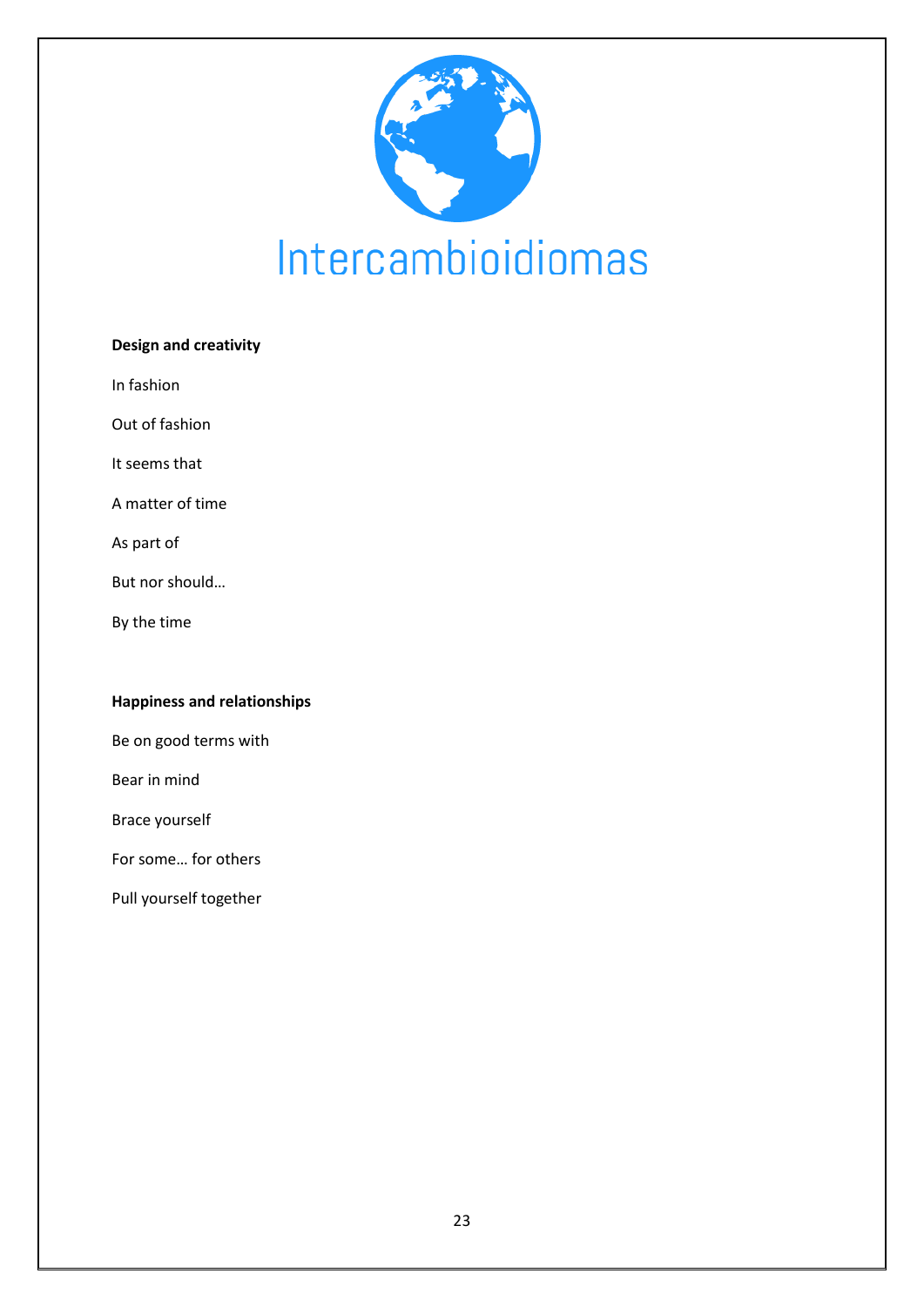

#### PRESENT TENSES

#### **Adverbs of frequency:**

\*Be careful with word order. Between the subject and verb

**BE:** I am **always** tired when I finish work.

He isn´t **usually** late for school.

**VERBS:** You **never** get up at 5:00 am.

We **almost never** make dinner for our parents.

**Time expressions:**

\*Be careful with word order. Put the expression at the end

I am happy to go to work **every day**.

I am reading a good book **at the moment.**

ALWAYS

USUALLY/NORMALLY

**OFTEN** 

SOMETIMES

ALMOST NEVER/HARDLY EVER

NEVER

EVERY + DAY/MONTH/YEAR

ONCE A + WEEK/MONTH/YEAR

TWICE A + WEEK/MONTH/YEAR

THREE TIMES A + WEEK/MONTH (ETC)

(NOT) VERY OFTEN

| The difference between everyday and every day.        |
|-------------------------------------------------------|
|                                                       |
| Everyday = (adjective) It is an everyday activity.    |
|                                                       |
| Every day = (time expression) I go swimming every day |
|                                                       |
|                                                       |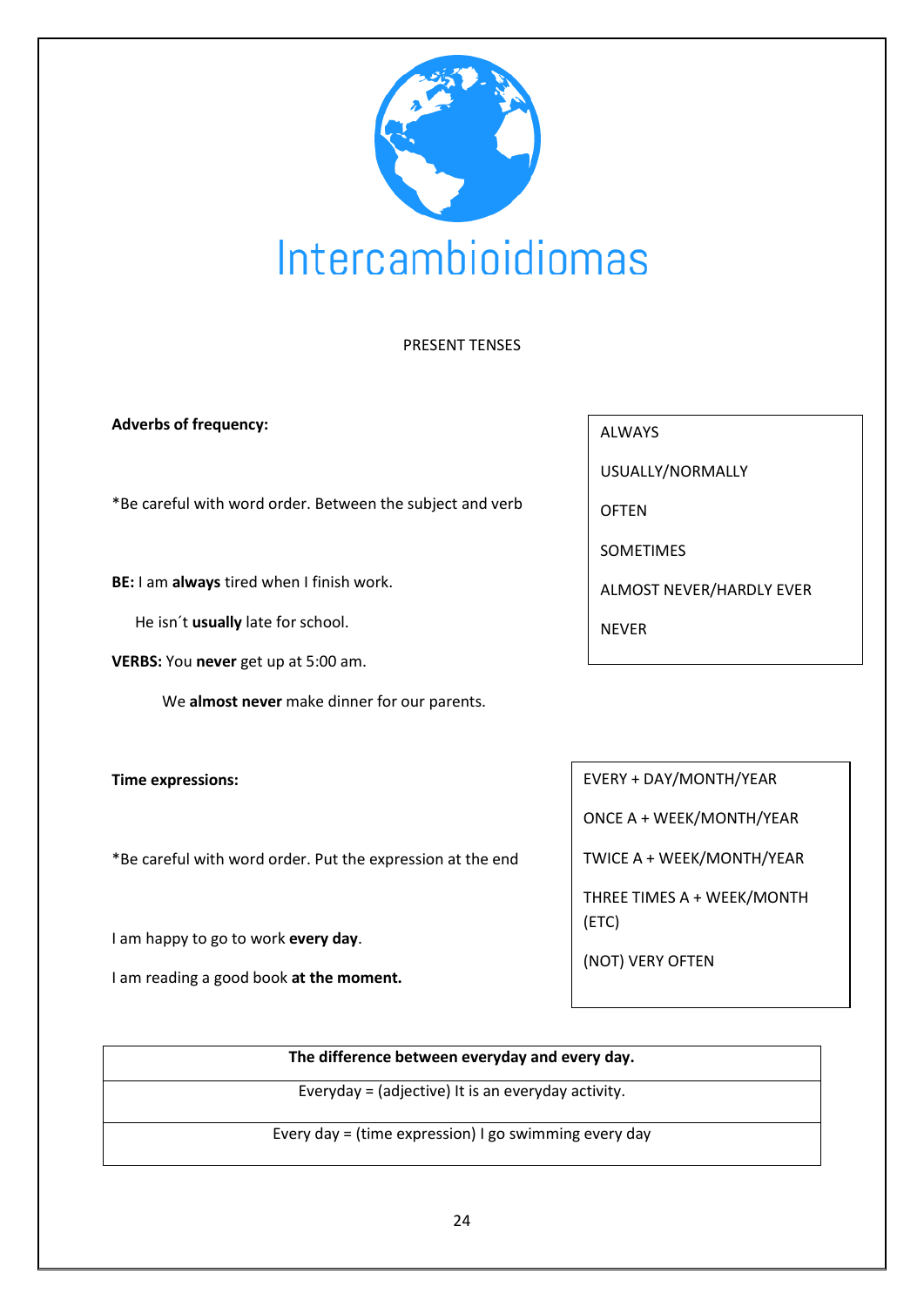

#### Past simple

- 1. We use the past simple for complete/finished past actions
- 2. We use the past simple for important events in the past.
- 3. We use the past simple with words like yesterday/last…/ago

#### Past continuous

- 1. We use the past continuous to talk about a past action that is in progress.
- 2. We use the past continuous to talk about non-important information in the past.
- 3. We use the past continuous with words such as while/whilst/as.
- 4. We use the past continuous to talk about past actions in progress at a specific time.

#### Past perfect

1. We use the past perfect to talk about the first of two completed past actions.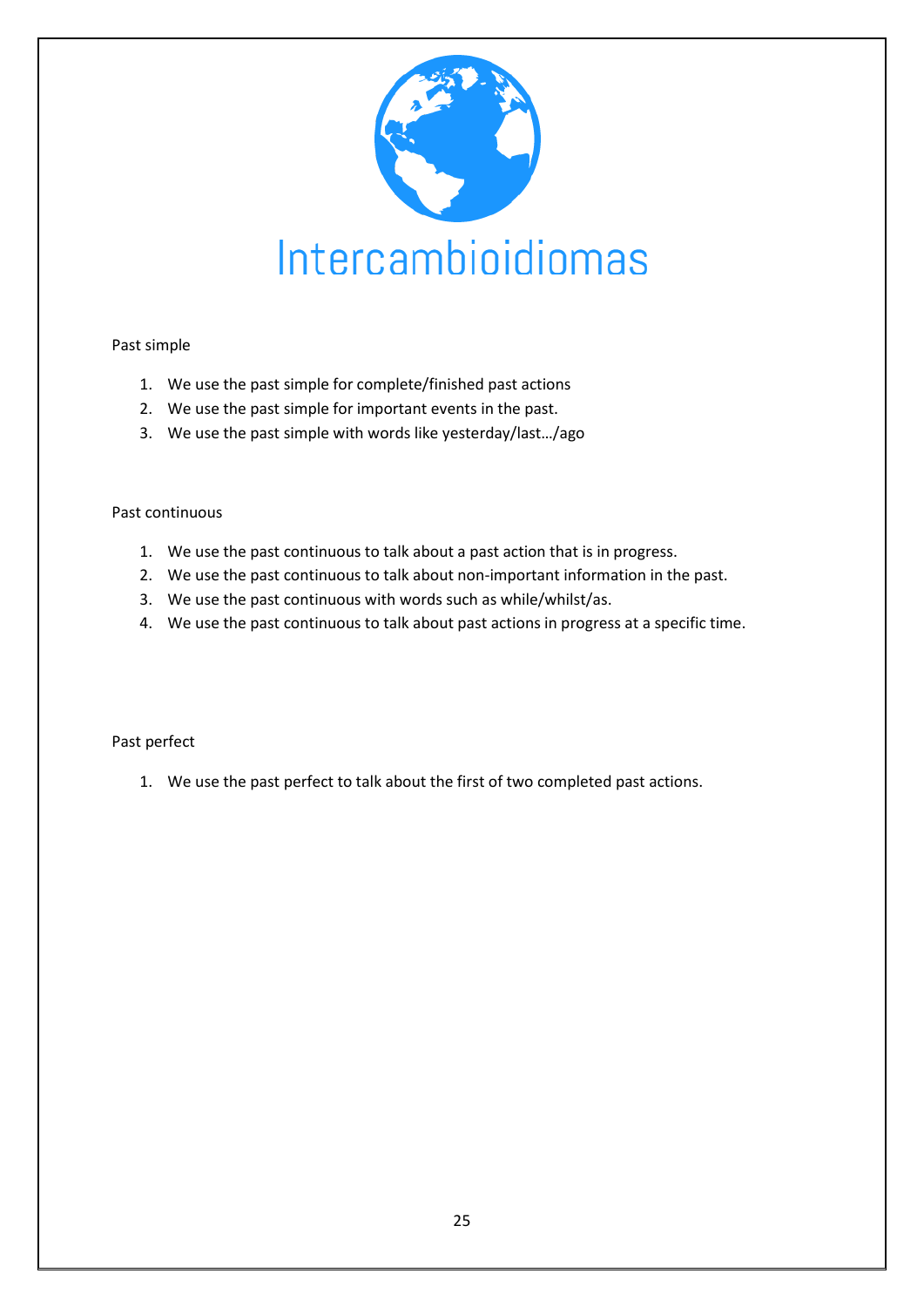

#### PRESENT PERFECT GRAMMAR

Present perfect simple:

Subject + have + past participle  $\qquad \qquad$  e.g. I have eaten lunch today

- We use the present perfect simple to talk about actions that happened in the past but no *time is mentioned or if we are still inside the time period (today, this week, this month, this year, recently).*
- We also use the present perfect to talk about experiences when the time is not important (in *my life)*

#### *Focus on the word order of the following adverbs:*

ALREADY (ya) – I have **already** finished my homework.

- YET (ya) Have you seen that movie **yet**?
- YET (aún) I haven´t had breakfast **yet** this morning.
- STILL (aún) I **still** haven´t set off for work.
- JUST (acabar de) I have **just** arrived home from work.
- EVER (alguna vez) Have you **ever** been to Japan?
- FOR (durante) I have studied English for 4 years.
- SINCE (desde) I have lived in Spain since 7 years ago/2010.

Present perfect continuous:

*We use the present perfect continuous to talk about actions that started in the past but continue.*

Subject + have + been + gerund e.g. I have been working in this job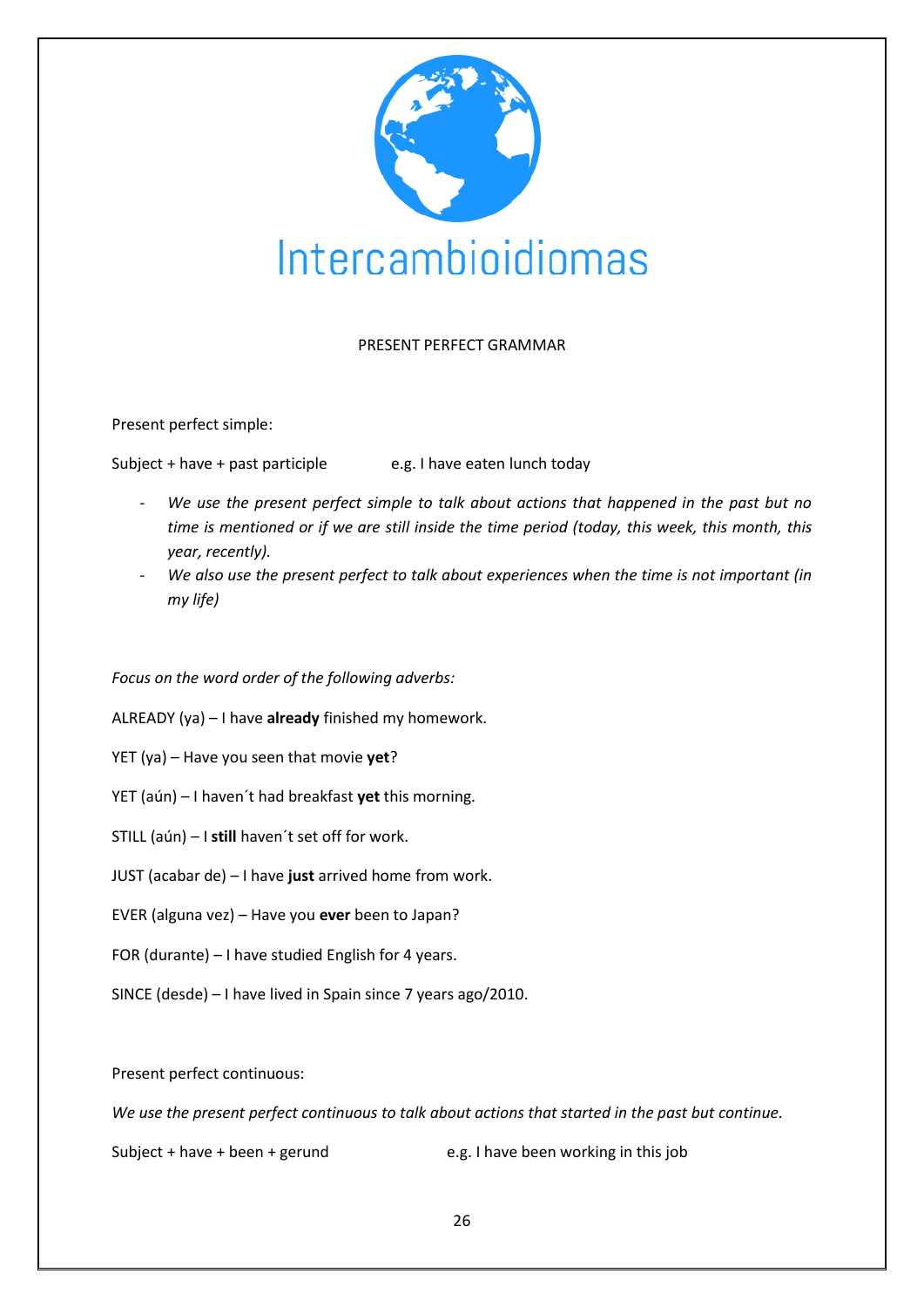

Passive

We use the passive voice in 3 situations:

- 1. When the subject is not known e.g. Someone killed the president The president was killed (by someone)
- 2. When the subject is obvious
	- e.g. The cleaner has cleaned the office The office has been cleaned (by the cleaner)
- 3. When the subject is not important
	- e.g. Alex Huckle eats all of the pies. All of the pies are eaten by Alex Huckle

The best way to form the passive is with this simple 5 step rule:

Active = The man swept the floor last Friday.

Passive = The floor was swept by the man last Friday.

\*you can omit by the man because it is irrelevant

- 1. Object singular or plural
- 2.  $Tense conjugate$  the verb to be in this tense
- 3. Verb past participle
- 4. Subject can it be omitted? (unknown, obvious, irrelevant)
- 5. Complements extra information

An important part of the passive is knowing how to conjugate the verb **to be**.

| Present simple = <b>is/are</b>      | Past simple = was/were          |
|-------------------------------------|---------------------------------|
| Present continuous = $is/are$ being | Present perfect = has/have been |
| Going to $=$ is/are going to be     | Will $=$ will be                |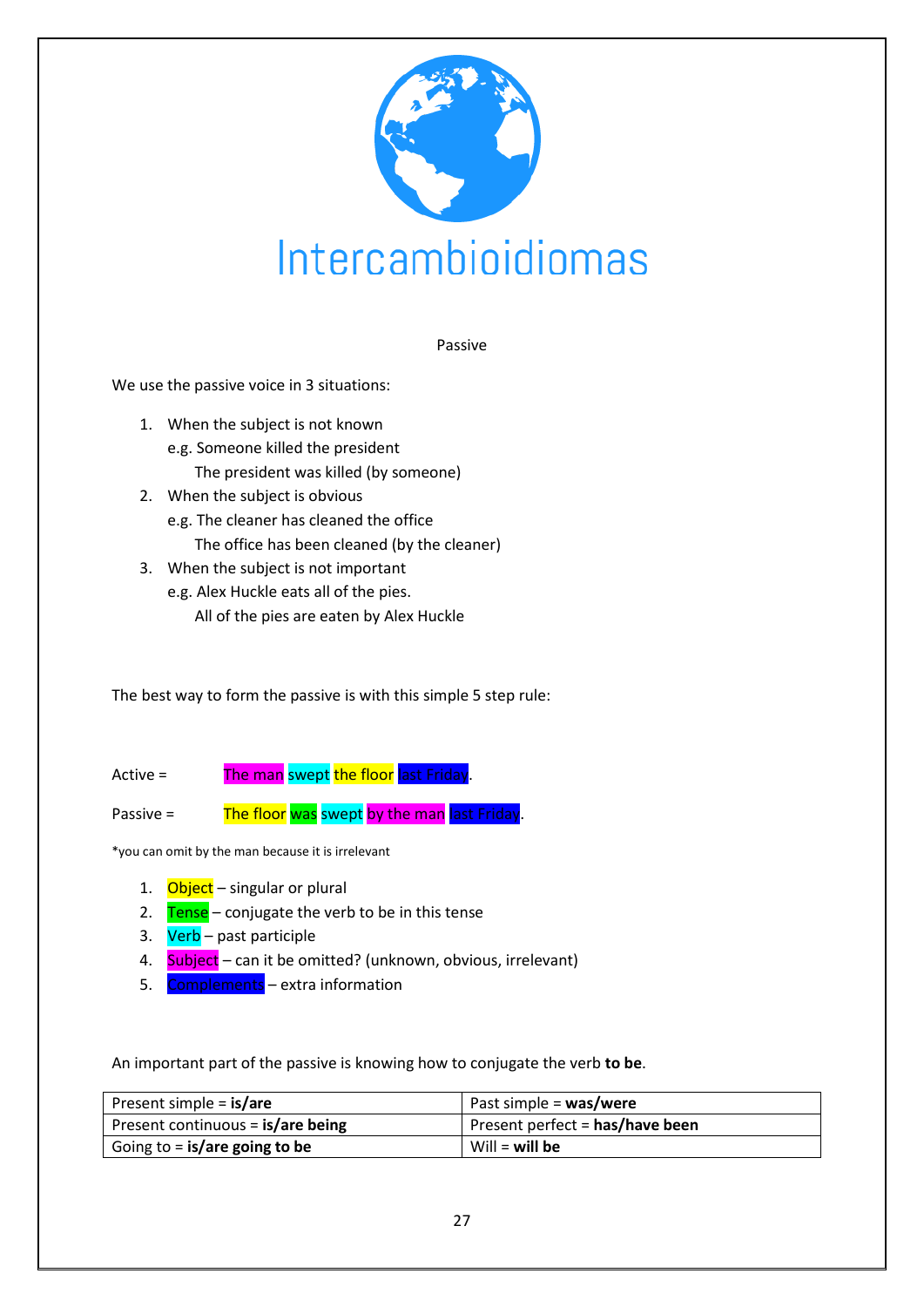

Impersonal passive: It is said (that)… **rumours or general beliefs**

People say that going outside with wet hair will make you ill.

It is said that going outside with wet hair will make you ill.

Going outside with wet hair is said **to make** you ill (infinitive form if it starts with the action)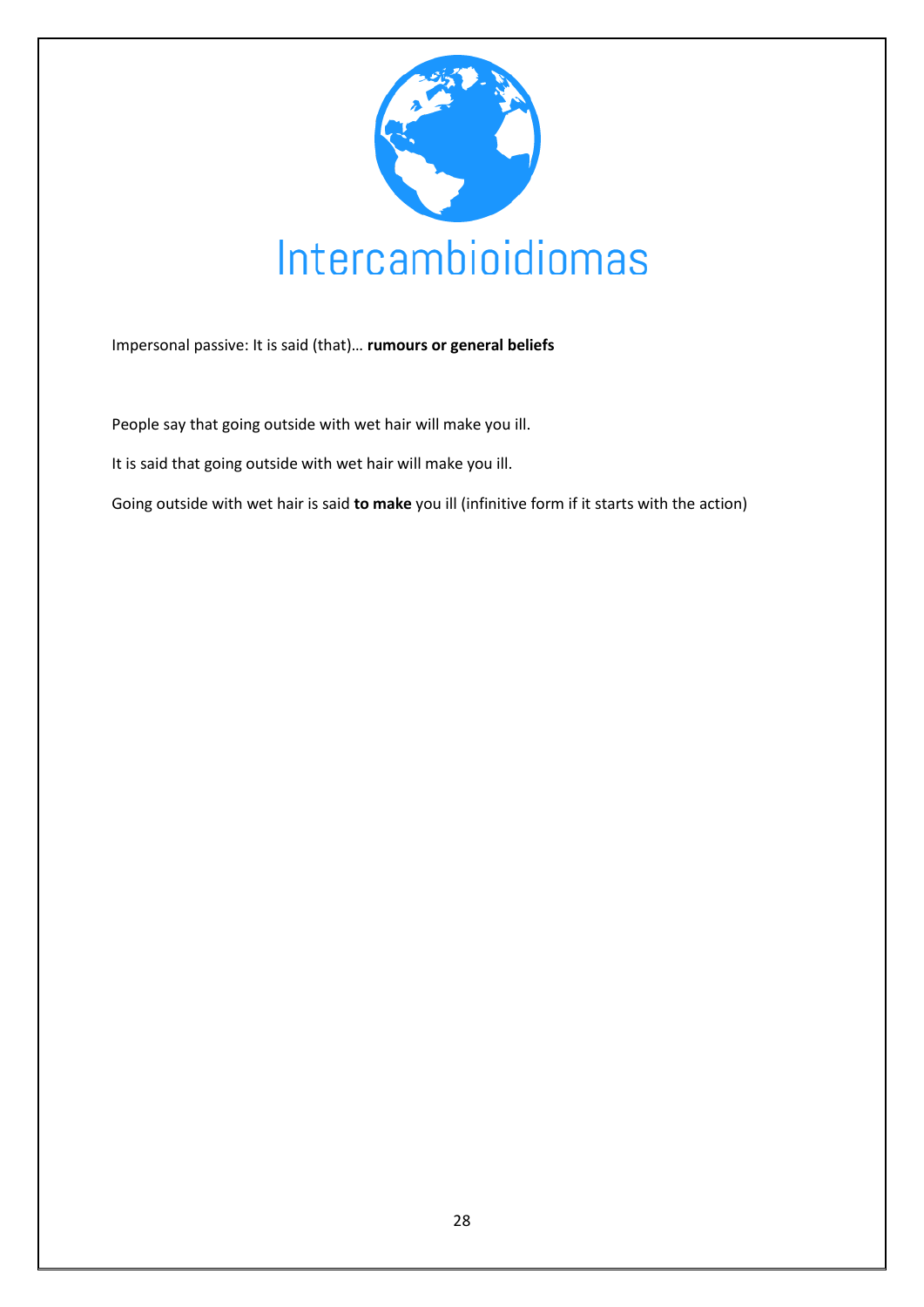

#### Reported speech

We use reported speech to report what somebody else has said or to repeat something that has already been said.

You need to focus of these points:

- Tense change
- Do not change the tense if the reporting verb is in the present (say, tell, ask) or if the information is still true, in certain tenses including: past perfect, modal verbs (would, should, might or could)

| DIRECT SPEECH                                    | <b>REPORTED SPEECH</b>                           |
|--------------------------------------------------|--------------------------------------------------|
| Present simple:                                  | Past simple:                                     |
| "I am keen on running" said Marc.                | Marc said that he was keen on running.           |
| Present continuous:                              | Past continuous:                                 |
| "I am writing a course" said Marc.               | Marc said that he was writing a course           |
| Present perfect:                                 | Past perfect:                                    |
| "I have already seen this movie" Marc told Alex. | Marc told Alex that he had already seen that     |
|                                                  | movie.                                           |
| Past simple:                                     | Past perfect:                                    |
| "I went jogging yesterday" said Marc.            | Marc said that he had been jogging the day       |
|                                                  | before.                                          |
| Going to:                                        | Was/were going to:                               |
| "I am going to watch a movie tonight" said Marc. | Marc said that he was going to watch a movie     |
|                                                  | that night.                                      |
| Can:                                             | Could:                                           |
| "I can come to the party tomorrow" Marc told     | Marc told Alex that he could go to the party the |
| Alex.                                            | next day.                                        |

If the verb is a general opinion, belief or continues, **do not** change the tense.

"I am keen on doing sport" said Marc. Marc said that he is keen on doing sport.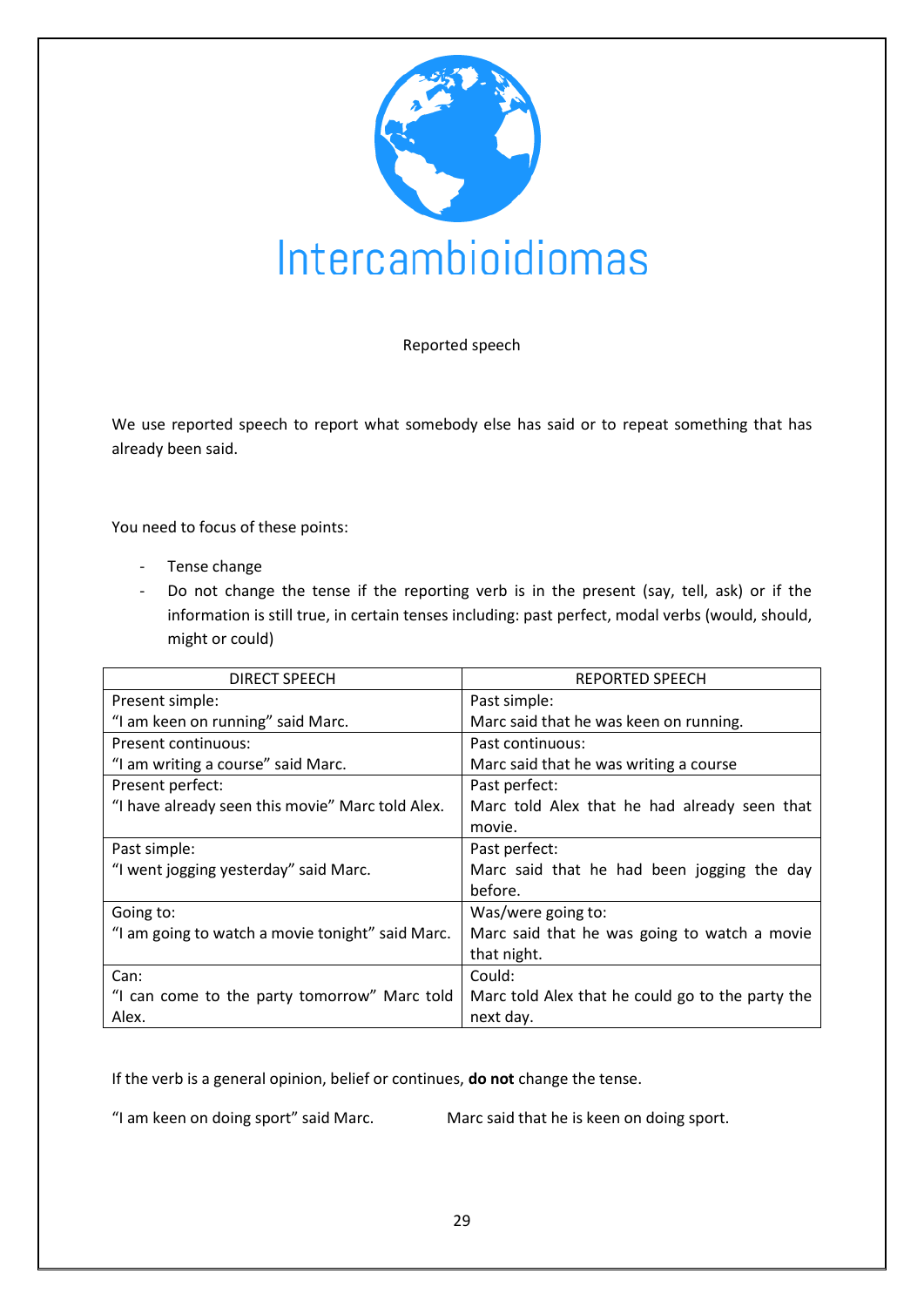

#### *Focus on:*

- *the change in subject pronoun (I, you, he, she, it, they, we) or object pronoun (me, you, him, her, them, it, them, us) or possessive determiner (my, your, his, her, their, our)*
- *The change in time and place*

| TIME                           | <b>PLACE</b>              |
|--------------------------------|---------------------------|
| Now $-$ then/at that moment    | Here – there              |
| Yesterday – the day before     | This place $-$ that place |
| Last week - the week before    |                           |
| $Aqo - before$                 |                           |
| Tonight - that night           |                           |
| Tomorrow - the next day        |                           |
| Next week - the following week |                           |

Reported Questions: IF/WHETHER OR THE QUESTION WORD

The principle is the same as reported speech. You need to change the tense in the same ways. There are two types of questions that you need to look at. As if it were the

Auxiliary verbs: IF/WHETHER

"Did you go out last night" asked Marc. Marc asked if you had gone out the night before.

"Are you fond of watching TV?" asked Marc. Marc asked if/whether you are fond of watching TV.

affirmative +

Question words: QUESTION WORD

"When did you see this movie?" asked Marc. Marc asked when you had seen that movie.

"Where do you live?" asked Marc Marc Marc asked where you live.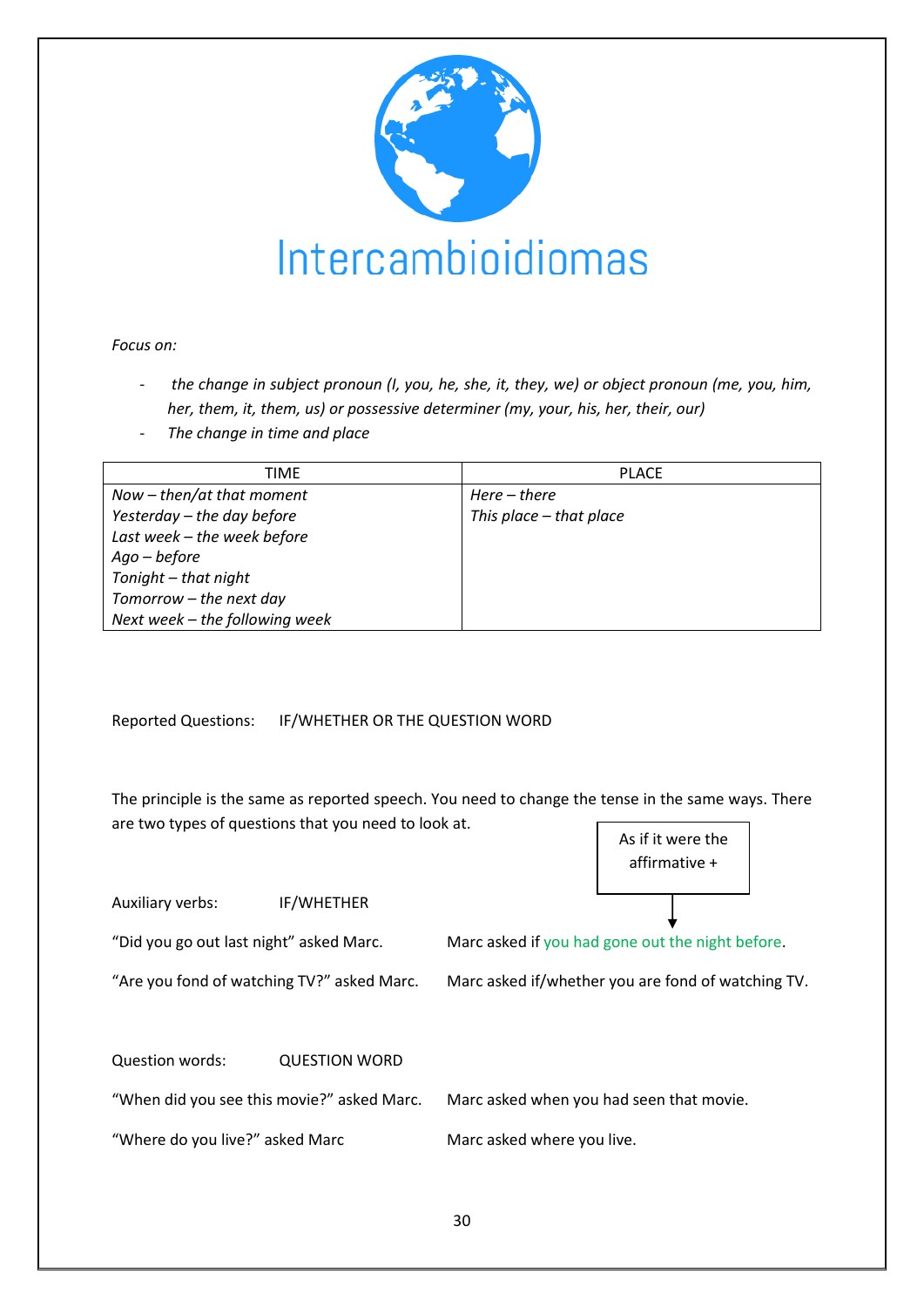

Gerund versus Infinitive

To understand the gerund and infinitive, you need to remember 3 rules.

#### Gerund

| 1. Subject of the sentence | e.g. swimming is good for your health. |
|----------------------------|----------------------------------------|
|----------------------------|----------------------------------------|

- 2. After a preposition e.g. I am keen on **running** to get fit.
- 3. After certain/some verbs e.g. I fancy **having** a beer with my meal.

#### Infinitive

- 1. Purpose of another action e.g. I do the shopping once a week **to buy** food.
- 
- 
- 2. After an adjective **EXACTE:** e.g. It is easy **to pass** the exam with this course.
- 3. After certain/some verbs e.g. He managed **to get** a 10 on the exam.

Here is a list of the most common verbs that are followed by either the gerund or infinitive:

| <b>GERUND</b>  | <b>BOTH</b>  | <b>INFINITIVE</b> |
|----------------|--------------|-------------------|
| Deny           | Like         | Refuse            |
| Enjoy          | Love         | Seem              |
| Mind           | Hate         | Decide            |
| Fancy          | <b>Begin</b> | Want              |
| Feel like      | Continue     | Need              |
| Suggest        | Prefer       | Plan              |
| <b>Discuss</b> | <b>Start</b> | Learn             |
| Avoid          |              | Advise            |
| Finish         |              | Afford            |
| Practice       |              | Pretend           |
| Give up        |              | Manage            |
| Take up        |              | Hope              |
| Take to        |              | expect            |

\*When in doubt. Use the gerund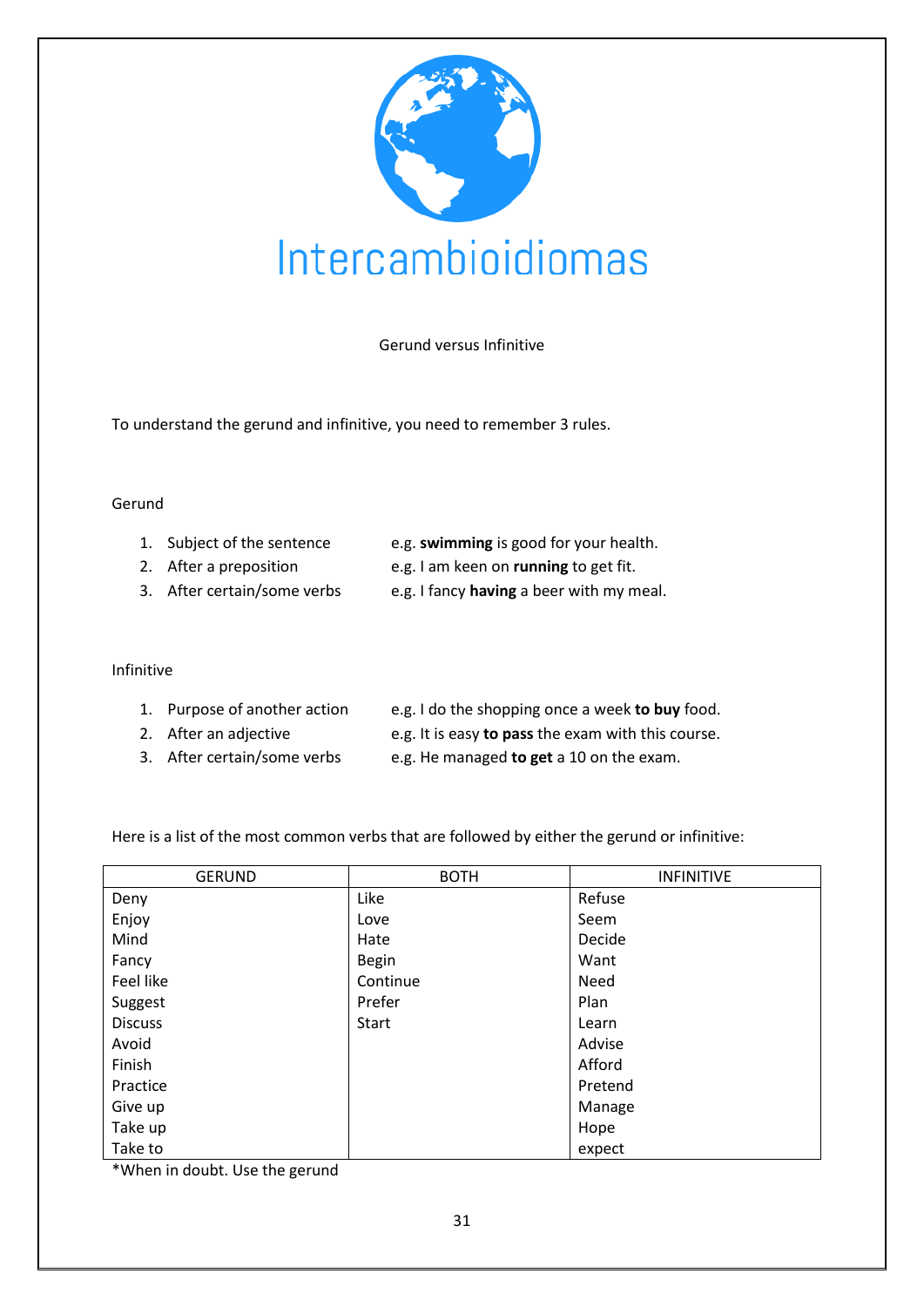

Change in meaning between gerund and infinitive:

| Like (no change)                                                                        | I like swimming            | I like to swim             |
|-----------------------------------------------------------------------------------------|----------------------------|----------------------------|
| <b>Remember</b> (change)                                                                | I didn't remember doing it | I didn't remember to do it |
| Gerund form normally means that the action was completed, the infinitive not completed. |                            |                            |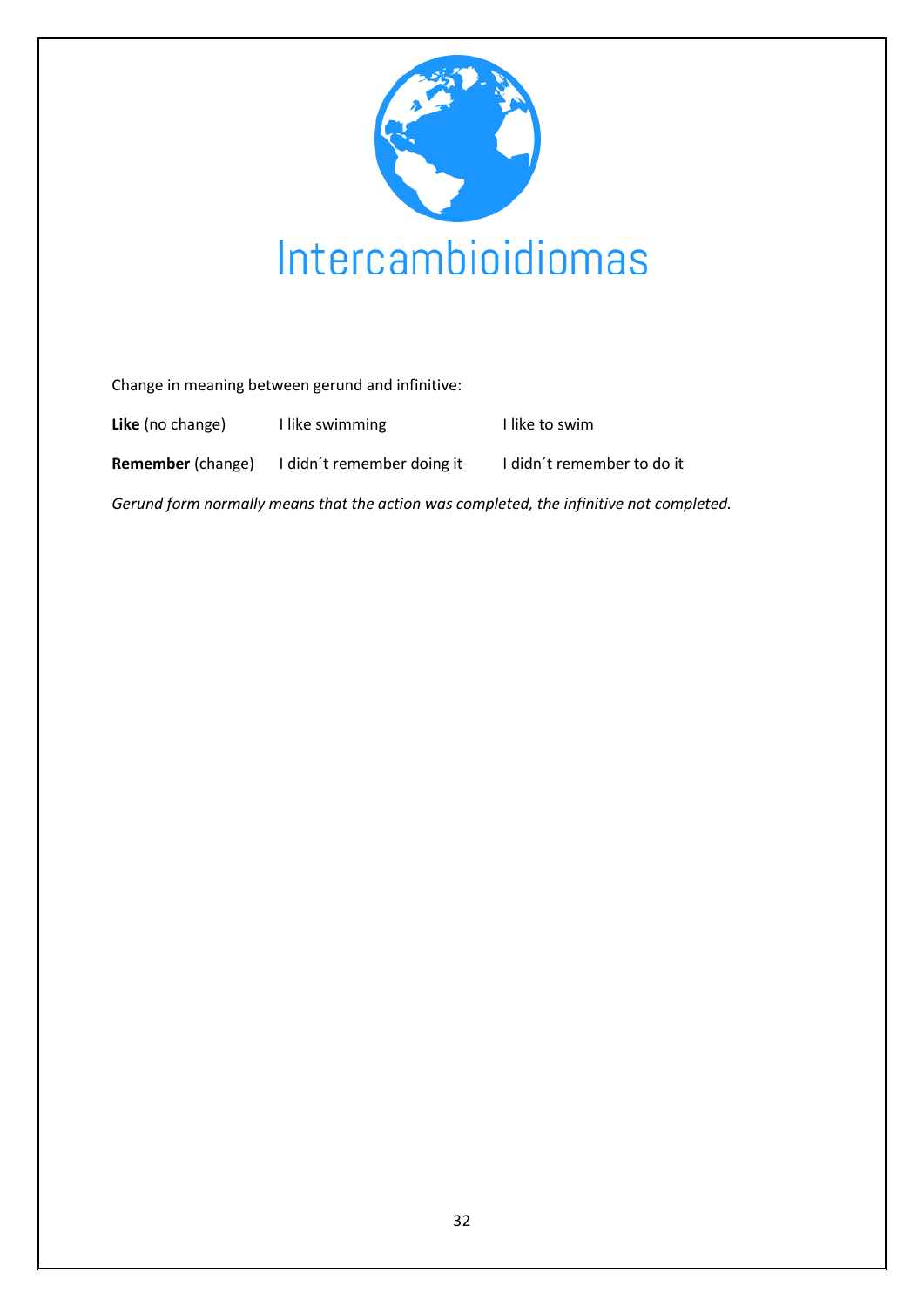

#### CONDITIONALS

First  $(1<sup>st</sup>)$  conditional:

We use the first conditional to speak about likely events

e.g. If I go shopping, I will buy some new trainers.

#### Word order change

e.g. If I go shopping, I will buy some new trainers. I will buy some new trainers if I go shopping. NO COMMA

Change will (won´t, may, can)

e.g. If I go shopping, I will buy some new trainers.

If I go shopping, I can buy some new trainers.

- \*When = instead of if e.g. When you finish work, you can call me.
- \*Unless e.g. I can´t call you unless you finish work.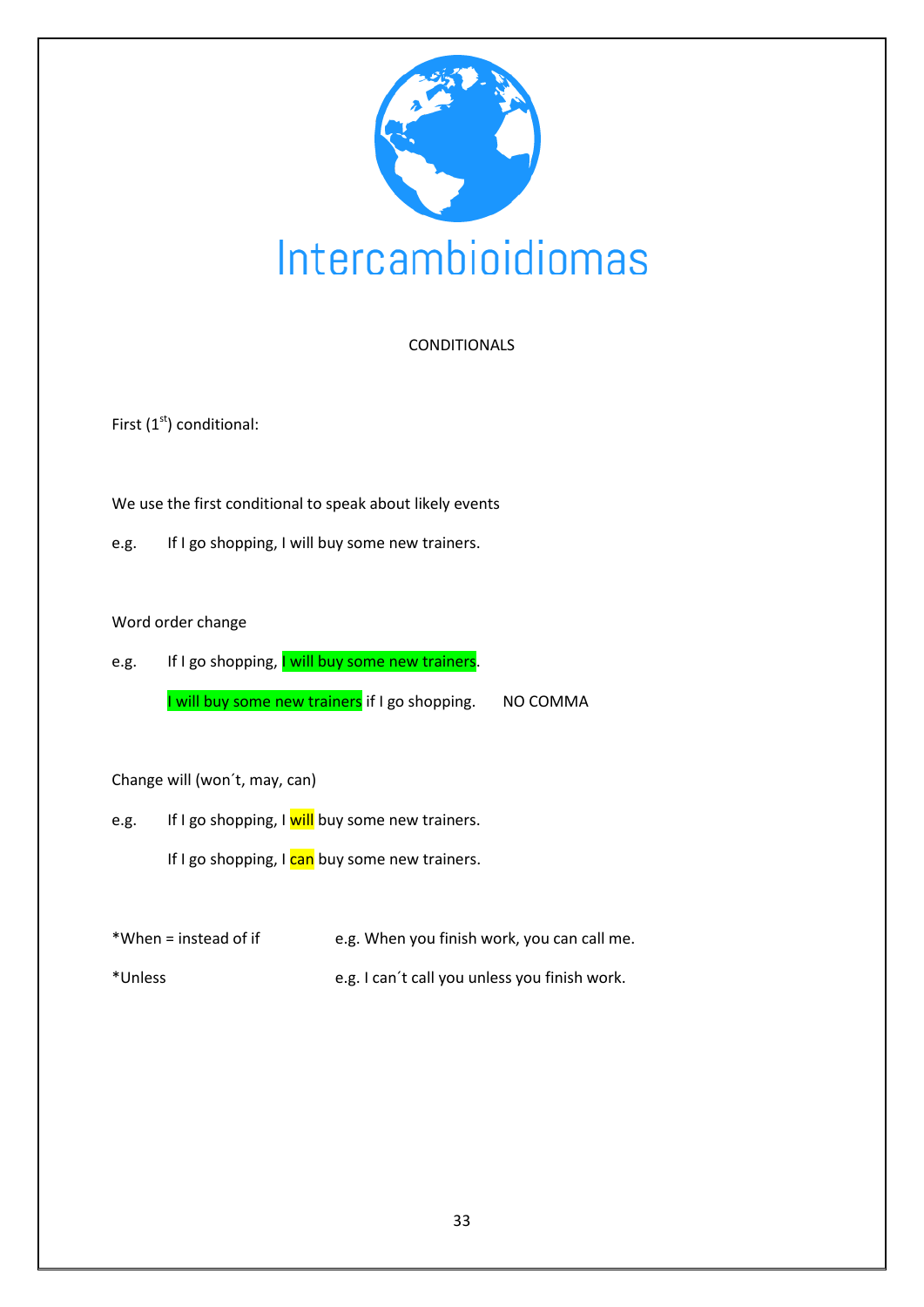

Second (2<sup>nd</sup>) conditional:

We use the first conditional to speak about unlikely or impossible events

e.g. If I had \$100,000, I would buy a new car.

Word order change

e.g. If I had \$100,000, **I** would buy a new car. I would buy a new car if I had \$10,000 NO COMMA

Change will (wouldn´t, might, could)

e.g. If I had \$100,000, I would buy a new car. If I had \$100,000, I could buy a new car.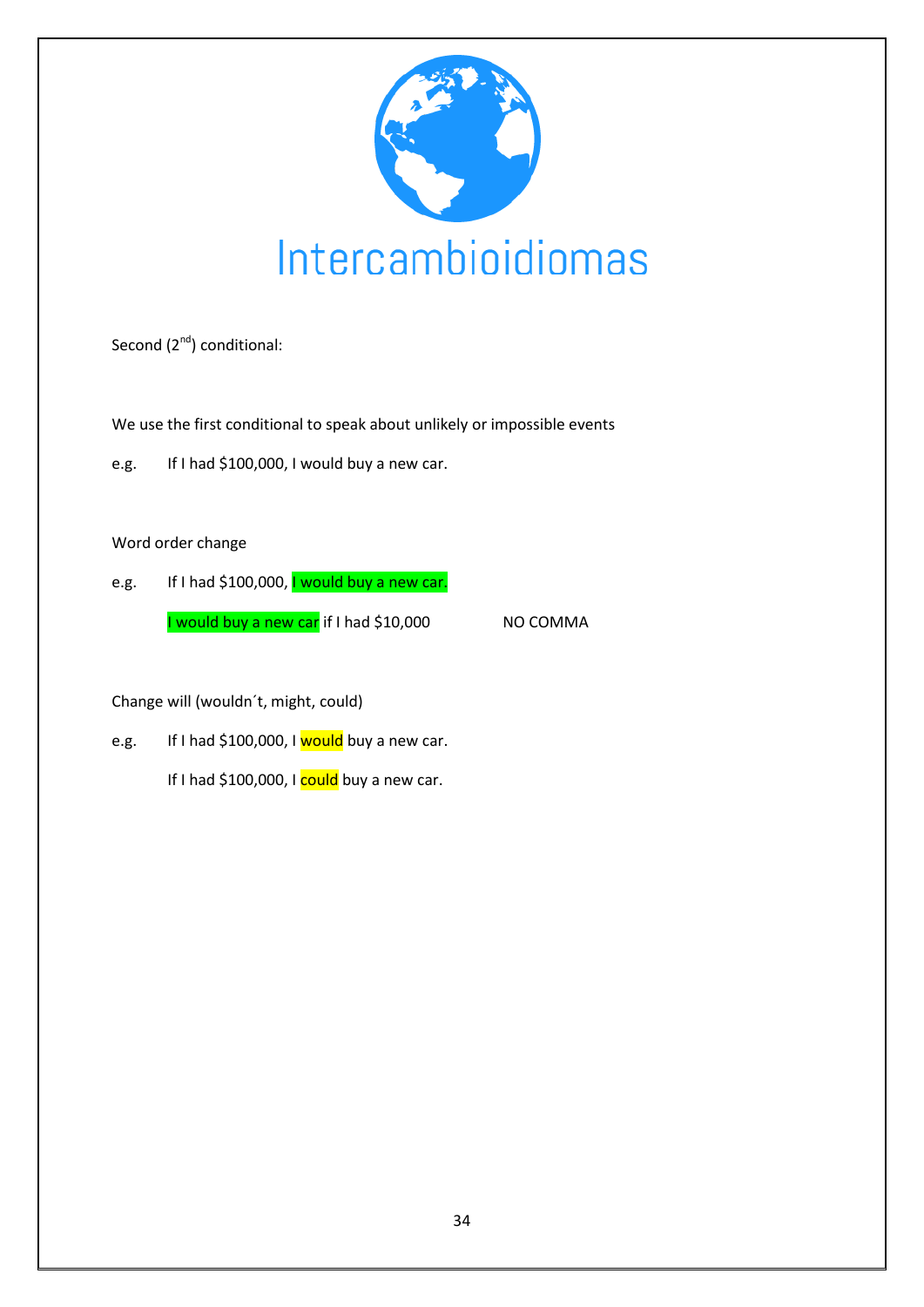

Third  $(3^{RD})$  conditional:

We use the 3<sup>rd</sup> conditional for a hypothetical past.

e.g. If I had saved more money last year, I would have gone to Bali on holiday.

Word order change:

If I had saved more money last year, I would have gone to Bali on holiday.

I would have gone to Bali on holiday if I had saved more money last year. NO COMMA

Change would for (could, might):

e.g. If I had saved more money last year, I would have gone to Bali on holiday.

e.g. If I had saved more money last year, I could have gone to Bali on holiday.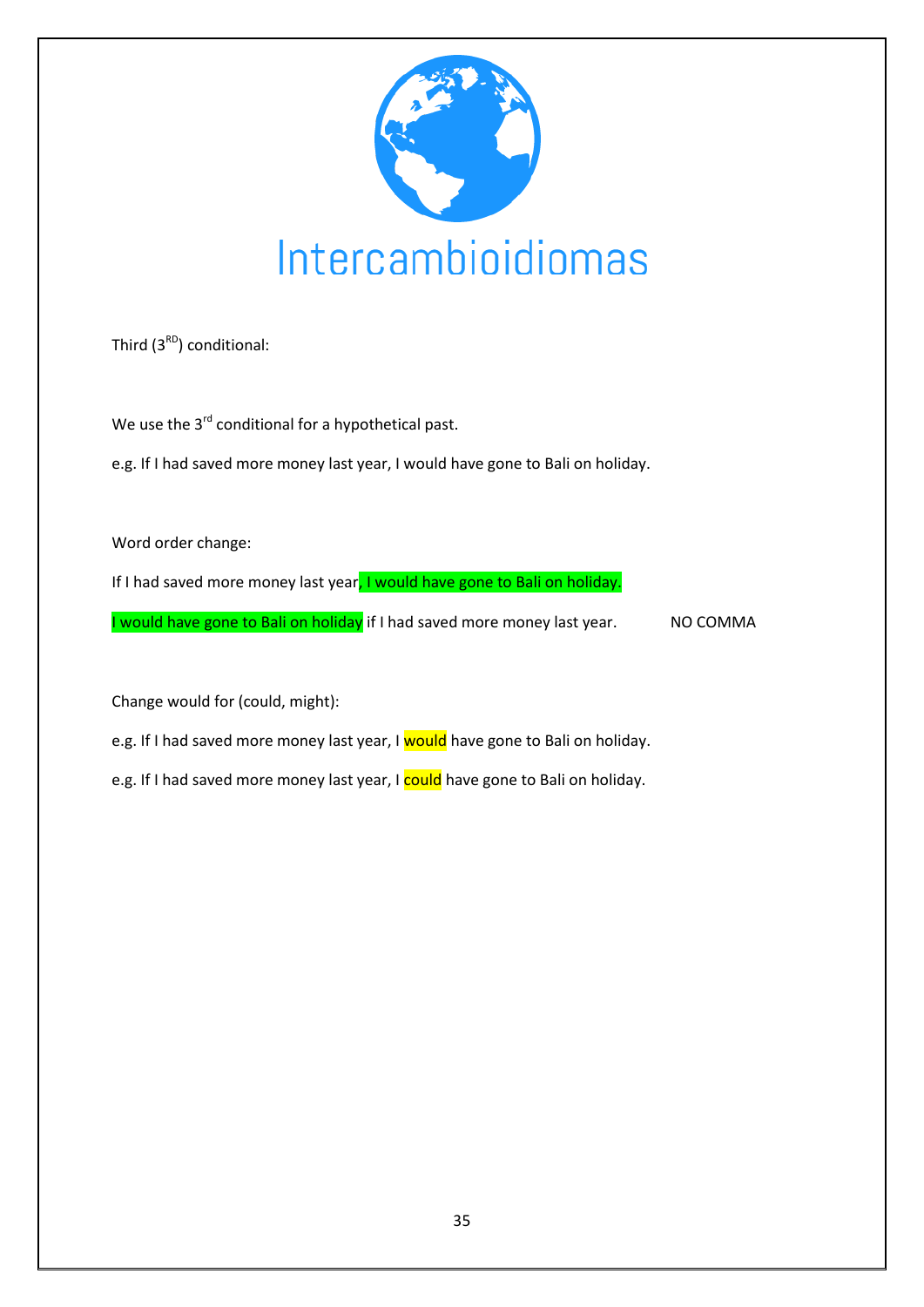

Wish/ if only: (Wish can be substituted with if only)

We use wish or if only for something that we would like to change.

e.g. I wish I had more free time to spend with my children.

e.g. If only I had more free time to spend with my children.

| (Past simple) change the present | I wish I had more free time to spend with my children.       |  |
|----------------------------------|--------------------------------------------------------------|--|
| (Past perfect) change the past   | I wish I had taken more free time to spend with my children. |  |
| (Would) annoyance/dislike        | I wish I would have more free time to spend with my children |  |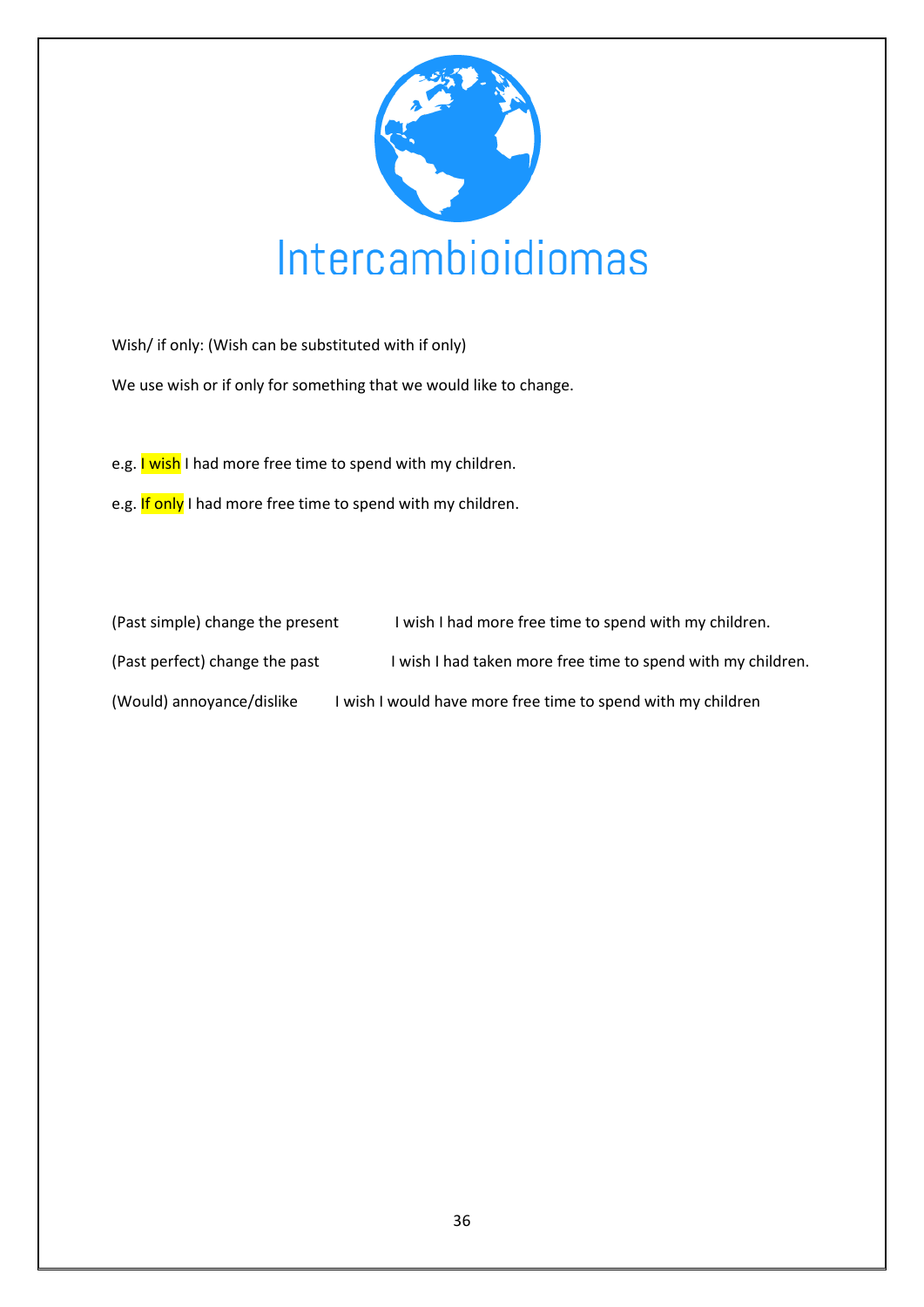

Inversions grammar

Inversions are used to make sentences more formal, they are not so much used in spoken English as written but they do appear in the use of English and writing parts of the exam.

#### Negative adverbs:

Never, seldom, rarely, hardly, Not until, at no time, under no circumstances, at no point, little

#### Example:

**Never have I been** so angry with a person like I am with you right now.

The meaning of this: **I have never been** ………..

**No sooner had** I arrived, the phone started to ring.

The meaning of this: As soon as I had arrived, the phone started to ring.

#### Conditionals:

All conditional sentences can be manipulated and you can change their word order. In formal usage, you can also use inversions.

#### **Example:**

**Were the teachers at the school better trained**, problems like these wouldn´t occur.

The meaning of this: **If the teachers were trained better**……………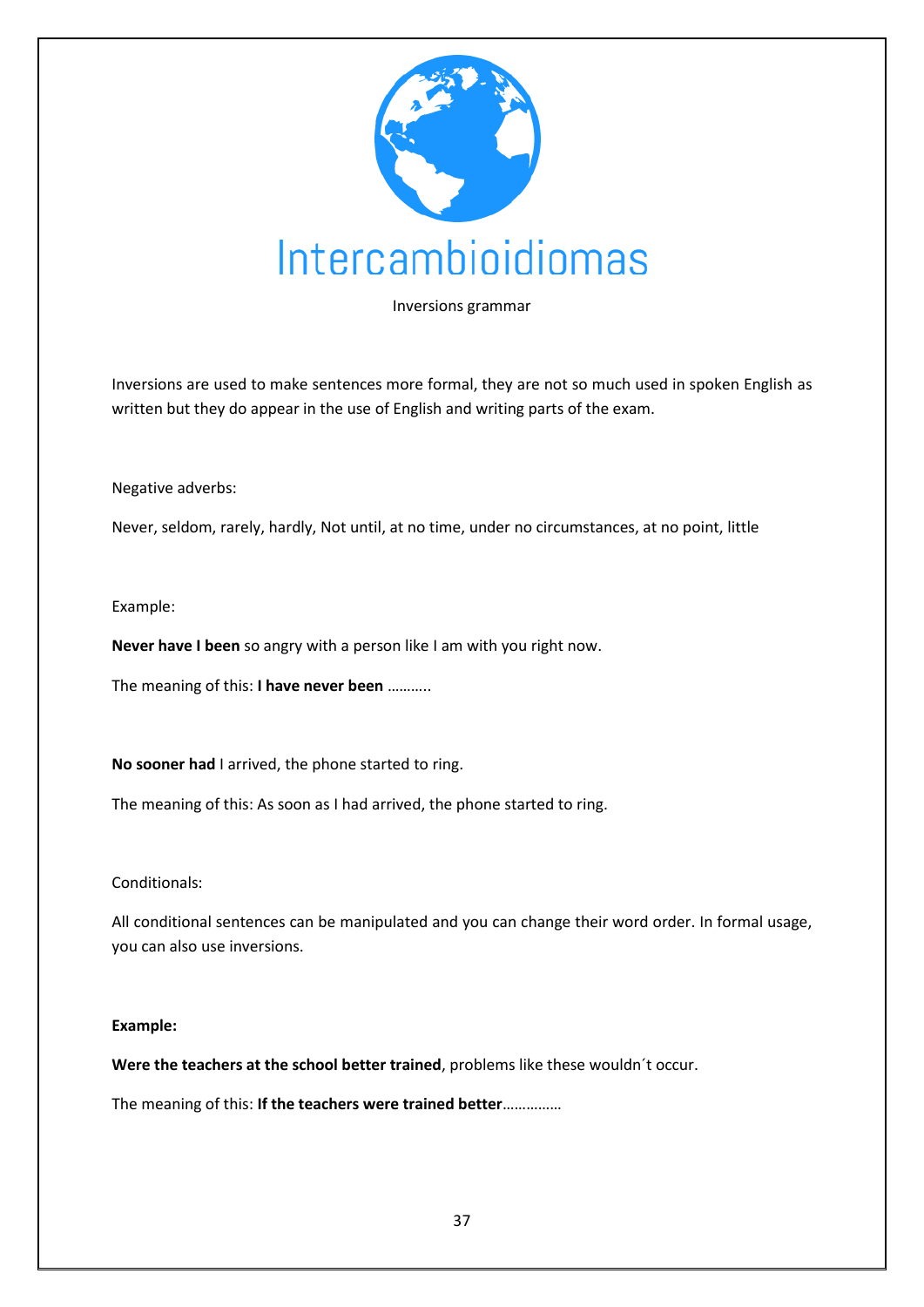

Fill in the gaps in the second sentence with 3-6 words. You must use the word given in exactly the same form. Each question is worth 2 points, one based on vocabulary and the other on grammar.

E.g. We must take as much advantage as possible of any opportunity to speak English.

**MOST** We have ……...........................…………...........................…… any opportunity to speak English.

Answer: to take as much advantage of

| 1. As soon as Alejandro finished work, he went to have a beer with friends. |                                                                                    |                                                                 |  |
|-----------------------------------------------------------------------------|------------------------------------------------------------------------------------|-----------------------------------------------------------------|--|
|                                                                             | SOONER                                                                             |                                                                 |  |
|                                                                             | friends.                                                                           |                                                                 |  |
|                                                                             | 2. I have never before been asked to fix an exam.                                  |                                                                 |  |
|                                                                             | <b>HAVE</b>                                                                        |                                                                 |  |
|                                                                             | 3. He had hardly started jogging when he got injured.                              |                                                                 |  |
|                                                                             | HAD                                                                                |                                                                 |  |
| 4. As soon as he had finished his meal, he asked for the bill.              |                                                                                    |                                                                 |  |
|                                                                             | <b>THAN</b>                                                                        |                                                                 |  |
|                                                                             | 5. This display had better not be messed about with on any account.                |                                                                 |  |
|                                                                             | <b>SHOULD</b>                                                                      |                                                                 |  |
| 6. I have never studied so hard in my life.                                 |                                                                                    |                                                                 |  |
|                                                                             | <b>STUDIED</b>                                                                     |                                                                 |  |
|                                                                             | 7. Only at the end of the class did I remember to ask the teacher for the booklet. |                                                                 |  |
|                                                                             | REMEMBERED                                                                         |                                                                 |  |
|                                                                             |                                                                                    | the class.                                                      |  |
|                                                                             | 8. I was never told what the course involved.                                      |                                                                 |  |
|                                                                             | <b>TIME</b>                                                                        |                                                                 |  |
|                                                                             | 9. I have almost never studied so much in my life for an exam.                     |                                                                 |  |
|                                                                             | SELDOM                                                                             | studied so much in my life for an exam.                         |  |
|                                                                             |                                                                                    | 10. Matt had only just set up his business when he became rich. |  |
|                                                                             | <b>HARDLY</b>                                                                      |                                                                 |  |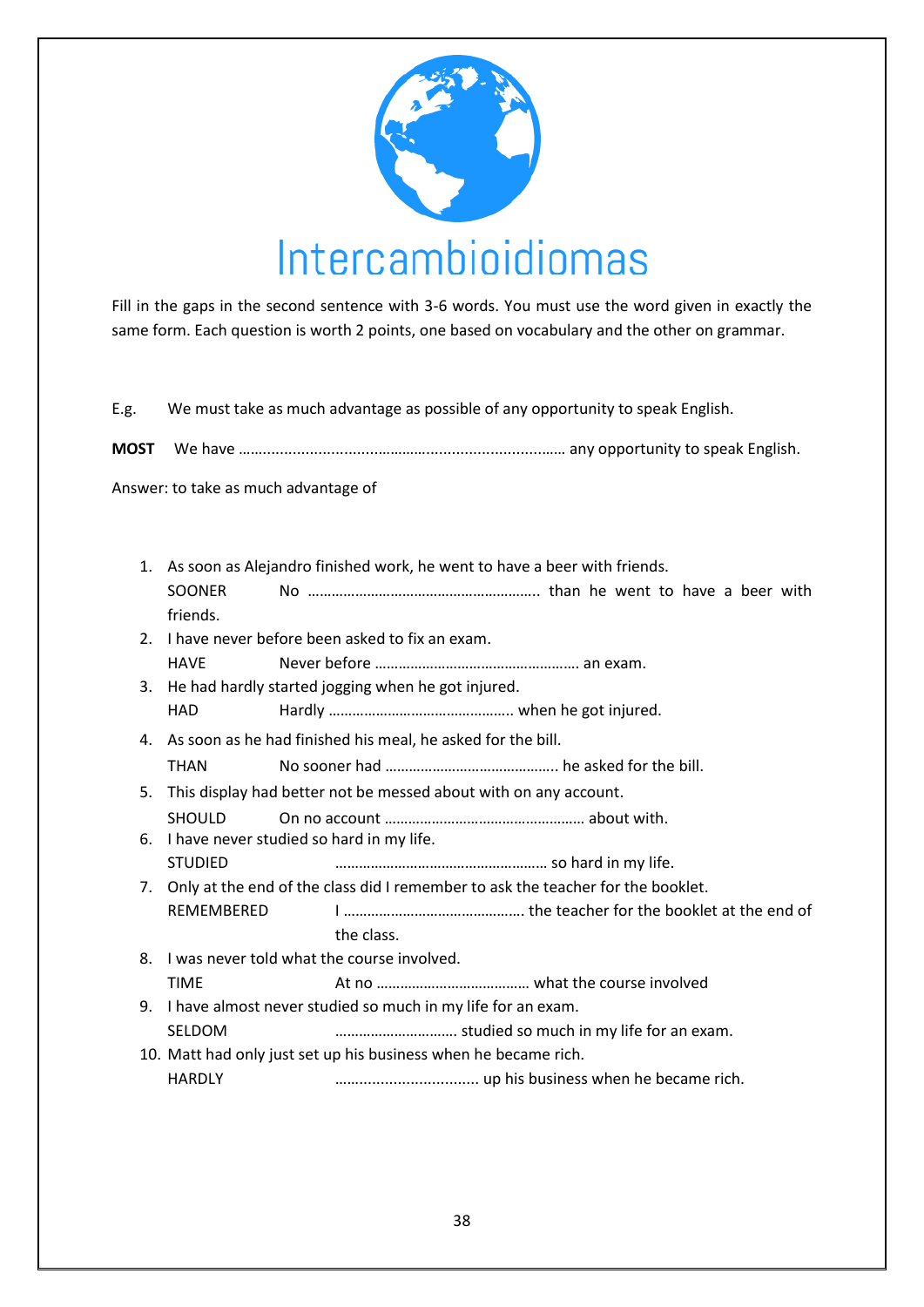

- 11. I usually need to talk nicely to someone, before they decide if they like me or not. CHAT People don't know if they like me until I have had the ………………………………………..
- 12. If I could get away with it, I would consider having an affair ON I would be ……………………………………….wife, as long as she didn't find out.
- 13. My parent don't mind if I sign up to an extracurricular activity or not. DIFFERENCE It ……………………………………….join an extracurricular activity or not to my parents.
- 14. If you shout at your kids, which is unnecessary, it won't make the blind bit of difference. OFF In the event of ………………………………………., they won't learn from it.
- 15. I think you owe your friends an apology, you should keep in touch better CONTACT I think you should say sorry to your friends for ………………………………………..
- 16. It is an unlikely scenario that we will both end up studying at the same university, as I don't want to.
- RELUCTANT I would ………………………………………. same university as you, so it is very improbable.
- 17. "Why did you split up with Sarah, she was really good for you" Agnes asked Michael.
- BREAK Agnes wanted to ………………………………………. with Sarah.
- 18. I couldn't believe it when I coincidently saw Samuel in the street BUMP It came as a ………………………………………………………………… Samuel in the street.
- 19. The consistent humorous events in the film made me laugh a lot.
	- CRACKING I couldn't help ………………………………………. funny moments in the film.
- 20. You have let me down and what is worse, you have let yourself down.

DISAPPOINTED I feel really ………………………………………. is worse is you have let yourself down.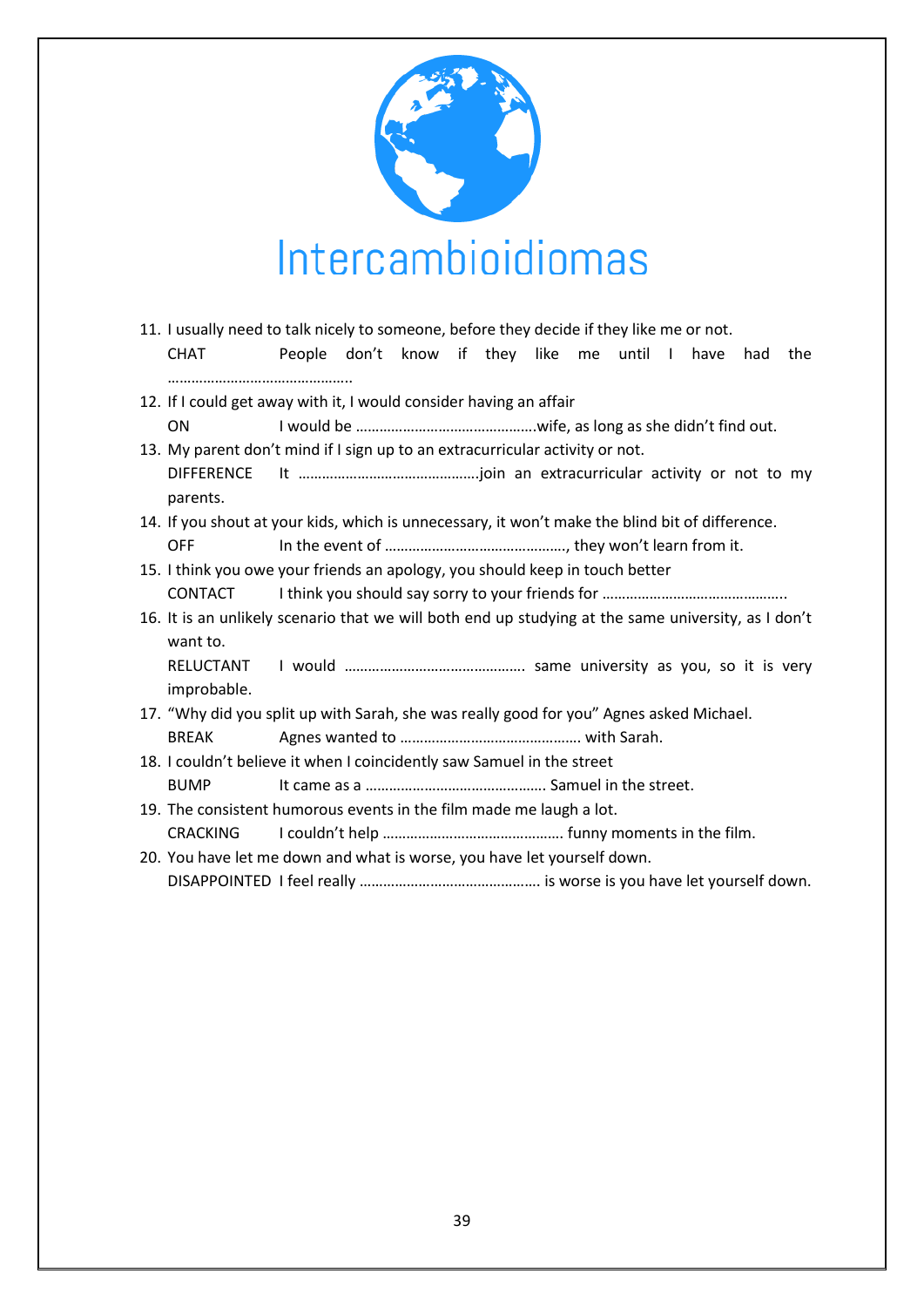

|  |                                                                                         | 21. The bully wasn't just teasing his classmate. He was being violent too. |                                                                                     |  |
|--|-----------------------------------------------------------------------------------------|----------------------------------------------------------------------------|-------------------------------------------------------------------------------------|--|
|  | <b>ONLY</b>                                                                             |                                                                            |                                                                                     |  |
|  | 22. It isn't worth talking to people if they are only going to be rude to you.          |                                                                            |                                                                                     |  |
|  | <b>IMPOLITE</b>                                                                         |                                                                            |                                                                                     |  |
|  | 23. He clearly forgot to collect you last night, he left you waiting for so long.       |                                                                            |                                                                                     |  |
|  | <b>PICK</b>                                                                             |                                                                            |                                                                                     |  |
|  | for a long time.                                                                        |                                                                            |                                                                                     |  |
|  | 24. It is worth gathering every once in a while to catch up.                            |                                                                            |                                                                                     |  |
|  | <b>TOGETHER</b>                                                                         |                                                                            |                                                                                     |  |
|  | 25. Do you ever have to spend time with people you don't get on with?                   |                                                                            |                                                                                     |  |
|  |                                                                                         |                                                                            |                                                                                     |  |
|  |                                                                                         |                                                                            | 26. It might be a good idea to keep on studying another year before doing the exam. |  |
|  | <b>US</b>                                                                               |                                                                            |                                                                                     |  |
|  | for the exam.                                                                           |                                                                            |                                                                                     |  |
|  | 27. I'll carry on studying providing that you give me a hand.                           |                                                                            |                                                                                     |  |
|  | <b>LONG</b>                                                                             |                                                                            |                                                                                     |  |
|  | 28. Please inform your tutor is you have gone off your course.                          |                                                                            |                                                                                     |  |
|  | <b>LIKING</b>                                                                           |                                                                            |                                                                                     |  |
|  | 29. I can hardly ever figure out how to solve maths equations.                          |                                                                            |                                                                                     |  |
|  | <b>SELDOM</b>                                                                           |                                                                            |                                                                                     |  |
|  | 30. If it is the same to you, I'd rather get on with the project as to not fall behind. |                                                                            |                                                                                     |  |
|  | <b>CATCH</b>                                                                            |                                                                            |                                                                                     |  |
|  | possible if you don't mind.                                                             |                                                                            |                                                                                     |  |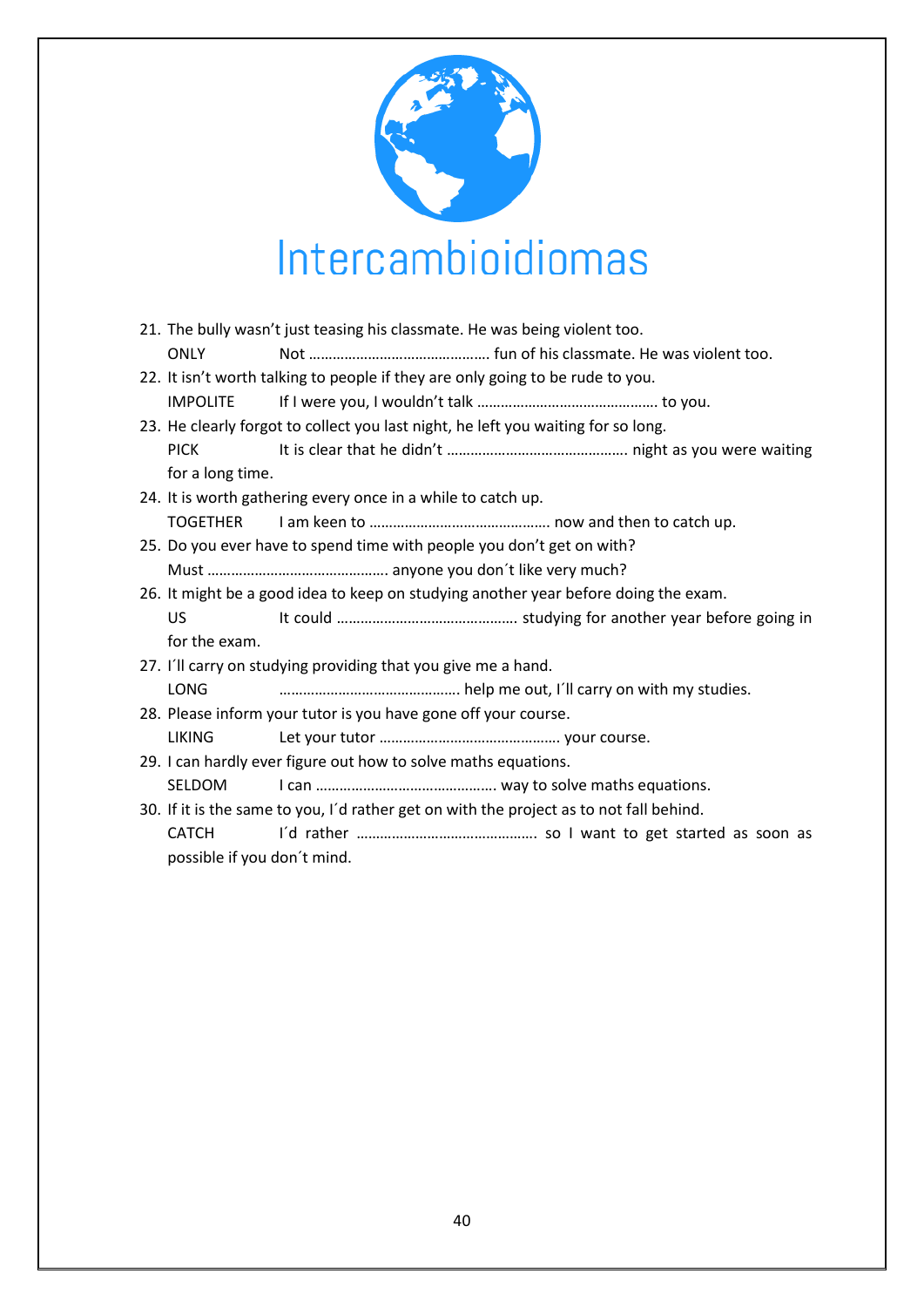

#### Answer sheet

- 1. sooner had Alejandro finished work
- 2. have I been asked to fix
- 3. had he started jogging
- 4. he finished his meal than
- 5. should this display be messed
- 6. Never have I studied
- 7. only remembered to ask
- 8. time was I told
- 9. Seldom have I
- 10. Hardly had Matt set
- 11. chance to chat them up
- 12. open to cheating on my
- 13. makes no difference if I
- 14. having to tell off your kids
- 15. not keeping in contact with them
- 16. be reluctant to study at the
- 17. know what made Michael break up
- 18. surprise to bump into
- 19. cracking up at the
- 20. disappointed with you and what
- 21. only did the bully make
- 22. to people who are impolite
- 23. remember to pick you up last
- 24. get together every
- 25. you hang out with
- 26. be good for us to continue
- 27. As long as you
- 28. know if you stop liking
- 29. seldom figure out the
- 30. not have to catch up